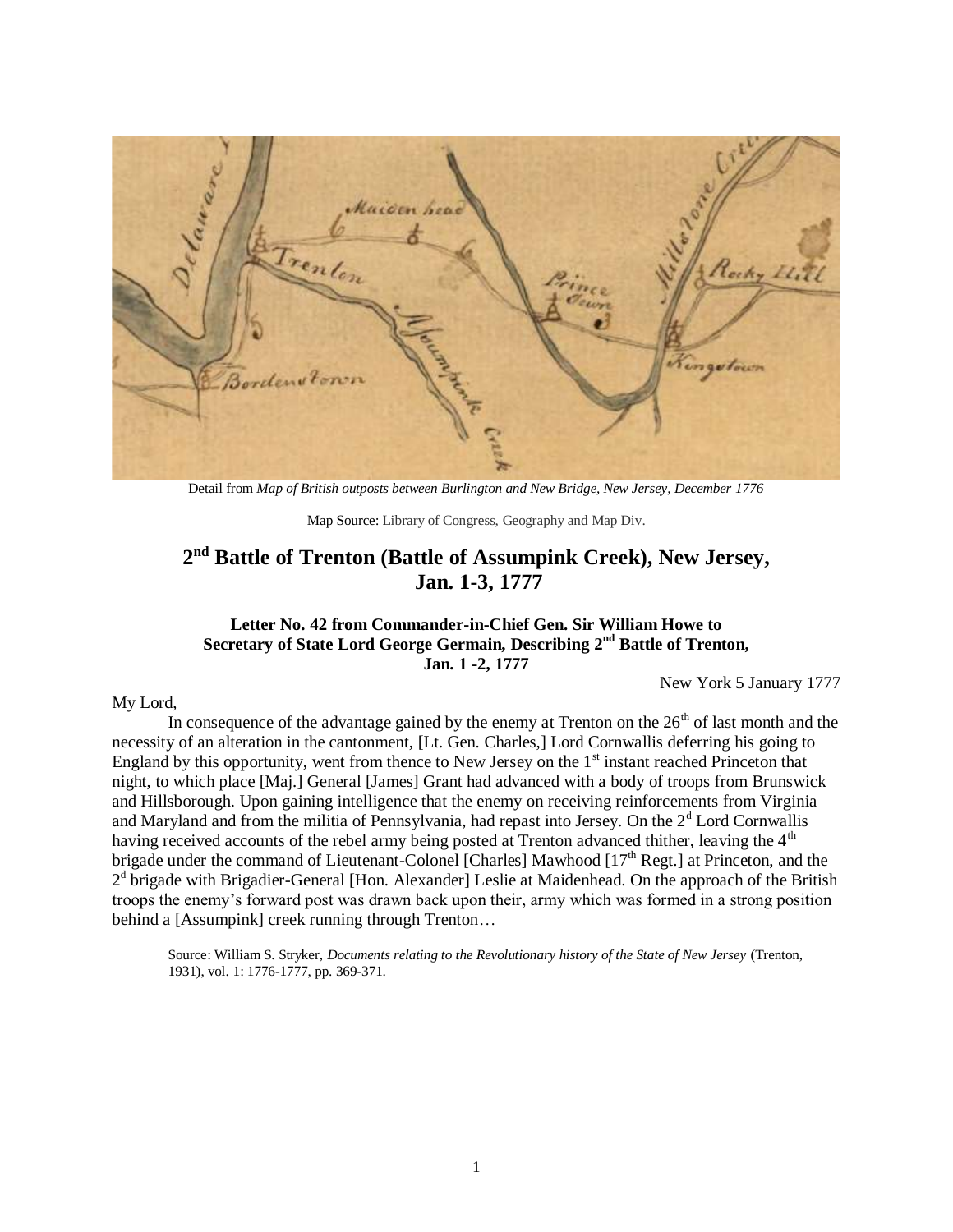

Detail Showing Trenton Bridge over Assumpink Creek from *"Sketch of the engagement at Trenton, given on the 26th of December 1776 betwixt the American troops under command of General Washington, and three Hessian regiments under command of Colonel Rall, in which the latter a part surrendert themselves prisoner of war,"* by Andreas Wiederholdt

Map Source: Library of Congress, Geography and Map Div.

#### **Translation of Letter from Hessian Col. Carl von Donop to Hessian Commander Lt. Gen. Wilhelm von Knyphausen Describing the Actions of His Brigade (Including the 42nd Regt.) at the 2nd Battle of Trenton, New Jersey, Jan. 2, 1777**

Cantonement Brunswick 6 January 1777

My stay at Princeton was short but quite uncomfortable both regarding the not available quarters as well as the continuous alarms.

In the afternoon of the first of this month [Maj.] General [James] Grant arrived with the English Grenadiers and the Fourth Brigade, which I accordingly made advance up to the bridge with my brigade inc<sup>1</sup>. the 42<sup>d</sup> Regiment and the [Hessian Grenadier] Battalion Köhler which had also arrived with the corps of General Grant.

I was obliged to bivouac at this place, the Jäger had to make patrols from there to Maidenhead under the protection of a detachment of 125 Grenadiers to find out to what distance the rebels had advanced. They found a battalion there and they disengaged according to their orders to a distance of a few miles without the enemy being able to pursue them.

At that occasion I lost Sergeant Brehm of the Mounted Jäger who, having advanced too boldly, is killed with his horse by a group of rebels hidden in a house.

The next night Lieutenant General [Charles, Earl] Cornwallis arrived in Princeton. At 8 o'clock in the morning of the  $2<sup>d</sup>$  the two battalions of Light Infantry joined me, and I set out to march for Trenton. At the approach of my advance guard the rebels retired without firing a musket and destroyed the wooden bridge between Maidenhead and Princeton, but I had it soon repaired.

On the height on the other side of the bridge we pulled up cannon and muskets one next to the other but that did not last long since the enemy retired toward Trenton in good order, putting itself under the protection of its cannon on the other side of the bridge.

The two [Hessian] Grenadier Battalions Linsingen and Block with the Jäger Corps were the first to enter into the city. I posted the Battalion Minnigerode with the rest of the Brigade Rall on the height on the left since a Rebel Corps was beyond the river which is there. Inside and outside Trenton we had to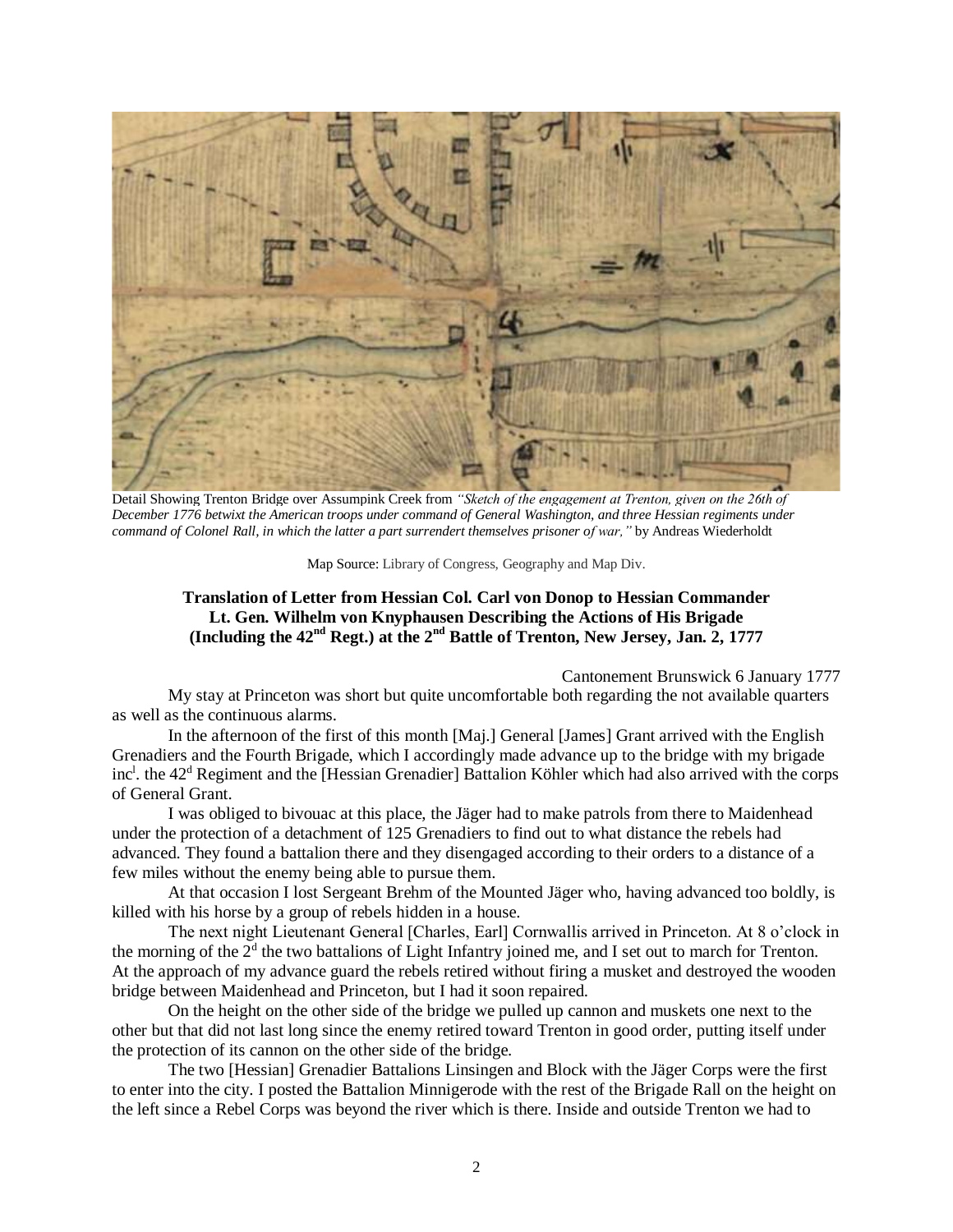suffer a rather strong cannonade from the enemy, but we only posted Jäger and Light Infantry piquets in the city and retired the other troops into the woods on the height so that we would not suffer any more losses from the mortar cannon of the enemies.

The English Grenadiers followed my Brigade and were placed on the left wing next to the Battalion Minnigerode. The Brigade of [Brig.] General [Hon. Alexander] Leslie had advanced to Maidenhead and therefore only a few battalions of the Fourth Brigade were at Princeton…

> I have the honor to be Your Excellency's &c &c &c Donop

Source and Notes*: James Grant Papers of Ballindalloch Castle*, Scotland; Microfilm, Library of Congress, Reel 37, Correspondence, January, 1777 from *Battle of Princeton Mapping Project: Report of Military terrain Analysis and battle Narrative, Princeton, New Jersey,* by Robert A. Selig, Ph.D., Matthew Harris, and Wade P. Catts, RPA, Princeton Battlefield Society, West Chester (Pa.), 2010. Although the addressee is not shown, only the British Commander-in-Chief and the Hessian Commander were normally addressed as *"Your Excellency."* Based on the Hessian personnel information in the letter, it appears this letter was meant for von Knyphausen. Von Donop mentions in the second paragraph that he still commands the  $42<sup>nd</sup>$  Regt. This is contrary to the wishes of Gen. Sir William Howe, expressed to Maj. Gen Grant in a Dec. 28, 1776 letter where Howe wrote: *"… I do not wish he should have any british if it can be properly avoided…"*



Detail Showing Route from Princeton to Maidenhead from *"Plan of the operations of General Washington against the King's troops in New Jersey, from the 26th of December 1776 to the 3d of January 1777."*

Map Source: Library of Congress, Geography and Map Div.

#### **Journal of Engineer Extraordinary and Capt. Lt. Archibald Robertson Describes the British and Hessian Advance from Princeton and 2nd Battle of Trenton, Jan. 1-2, 1777**

January 1<sup>st</sup> At day Break rnarch'd with the Troops mention'd from Brunswick and arrived at Princetown about 1 o'clock where we found the Troops Cantoned there (consisting of 3 Battalions Hessian Grenadiers, 1 Company Jagers, 2 Battalions Light Infantry, the  $2<sup>d</sup>$  Brigade and  $42<sup>d</sup>$  Regiment commanded by Brigadier General [Hon. Alexander] Leslie) drawn up with their Arms expecting Enemy as a small Skirmish had happened Close to our out Piquets when the Rebels lost 4 men Killed. In the middle of the Night [Lt. Gen. Charles] Lord Cornwallis Arrived from York and superceded [Maj.] General [James]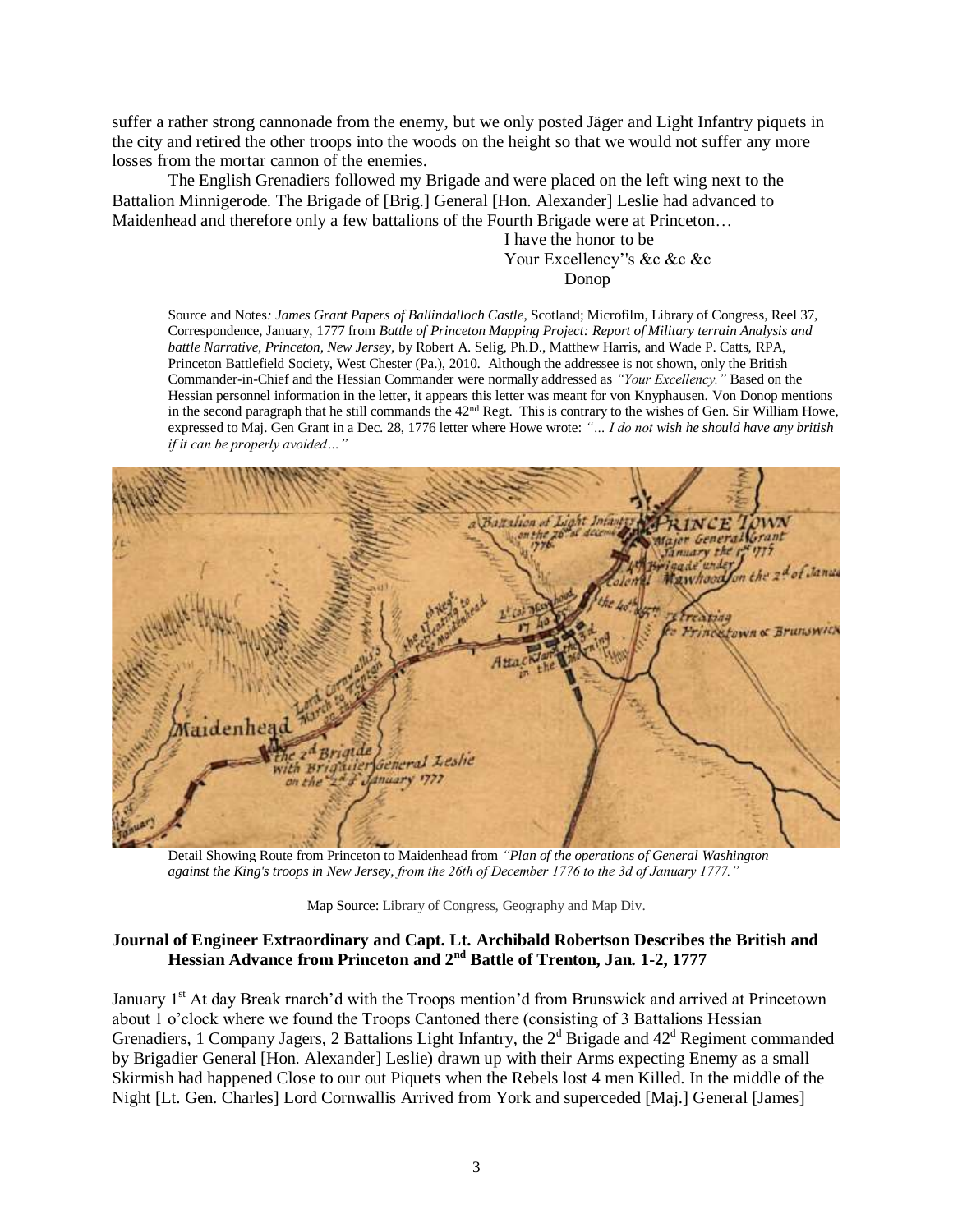Grant in his Command: Immediately after our Arrival to day I attended [Gen.] Sir William [Howe] and [Hessian Col.] Count [Carl von] Donop on an advanced party about 3 miles toward Maiden Head but saw nobody. Got wet to the Skin. The  $42<sup>d</sup>$  and 3 Hessian Battalions of Grenadiers and Jagers Advanced about a mile from Prince Town and Bevak 'd it, under Count Donop.

2<sup>d</sup> At Daybreak, Count Donop advanced with his corps towards Maiden Head and Trenton. At Maiden Head some of the Rebels were posted with Cannon but they went off. The 2 Battalions British Grenadier Guards, 2 Battalions Light Infantry were ordered forward to Join Donop and the  $2<sup>d</sup>$  Brigade to take Post at Maiden Head. The 3 Regiment of the 4th Brigade  $[17<sup>th</sup>, 40<sup>th</sup>$  and  $55<sup>th</sup>$ ] were left at Princetown under Lieutenant Colonel [Charles] Mawhood [17<sup>th</sup> Regt.]. We lost a great deal of time owing to the whole's not marching in one Body from Prince Town and run a Risque of having been cut up in Detail. After the Light Infantry Joined us we advanced and found the Rebels posted on the top of a Rising ground covered with wood within 20 miles of Trenton. The Jagers at first gave way a little but were soon supported by the Light Infantry. By a Prisoner taken we learnt that there were two Battalions in the wood one on each hand of us. The Horse [Foot] Guards and [42nd] Highlanders were form'd and advanced on our left in Front where they saw the Rebels as if they intended to form but they retired into the woods on the other side of the Assumpink Creek just opposite to us and within a mile and half of Trenton where the main Body was. In order to amuse us they Manœuver'd 2 or 3,000 men on their Right very well making a Demonstration of Passing the Creek at two Different places in their Possession where it was fordable, so that by that means to turn our left Flank if we advanced towards Trenton. However the heights and woods on our Right were soon forced with little loss and our Troops followed them into Trenton where their main Body were drawn up, about 6 or 7,000, with the Creek and Bridge in front and a Number of Field pieces. We lost a few men with the Cannonade but durst not attack them. They were exactly in the Position [Hessian Col. Johann von] Rall should have taken when He was attack'd from which He might have retreated towards Borden's Town with very little Loss. I observed distinctly this Evening the Rebels filing of to their left, which made Sir William post the  $2<sup>d</sup>$  Battalion Grenadiers and Guards with a Battalion Hessian Grenadiers to secure that Flank. At the same time were Apprehensive they meditated a Blow on Prince Town which was but weak. Two of the 3 Regiments have been order'd to join us after we saw the Rebels force. Our Troops all lay out. Hard frost and 2 Battalions Light Infantry lay in Trenton without fires by way of Piquets to watch the Rebels on the other side the Creek.

Source: *Archibald Robertson, Lieutenant-General Royal Engineers, His Diaries and Sketches in America,* Ed. Harry Miller Lydenberg, New York Public Library, New York, 1930, pp. 118-120.

# **Extract of Journal of Sgt. Thomas Sullivan, 49th Regt., Describing 42nd Regt. at 2nd Battle of Trenton, New Jersey, Jan. 1-2. 1777**

Princetown is a compact tho' small town, in which is a good College, built of stone, sufficient to hold four hundred students; but our army when we lay there spoiled and plundered a good Library that was in it. There was an organ, and a nice Chapel in the College. It is built in a plentiful but woody country, and seen at a great distance.

Kingstown, which is a small village, lies within two miles of Princetown, in which latter the Light Infantry were stationed.

*1777. January 1st.*—A Batallion of Grenadiers, a Battalion of Guards, the Hessian Grenadiers, and a company of Chausseurs [Jägers], with the  $42<sup>d</sup>$ . Regiment, which last were obliged to quit their station and retreat from Burlington, came to Princetown, where the main body of the Army lay...

In consequence of the advantage gained by the enemy at Trenton, and the necessity of an alteration in the cantonments, [Lt. Gen. Charles] Lord Cornwallis deferring his going to England, went to the Jerseys, and reached, Princetown this night; the troops being ordered there by Major General [James] Grant, upon gaining intelligence that the enemy, on receeving reinforcements from Virginia, Maryland, and y<sup>e</sup> Militia of Pennsylvania had repassed the Delaware into Jersey.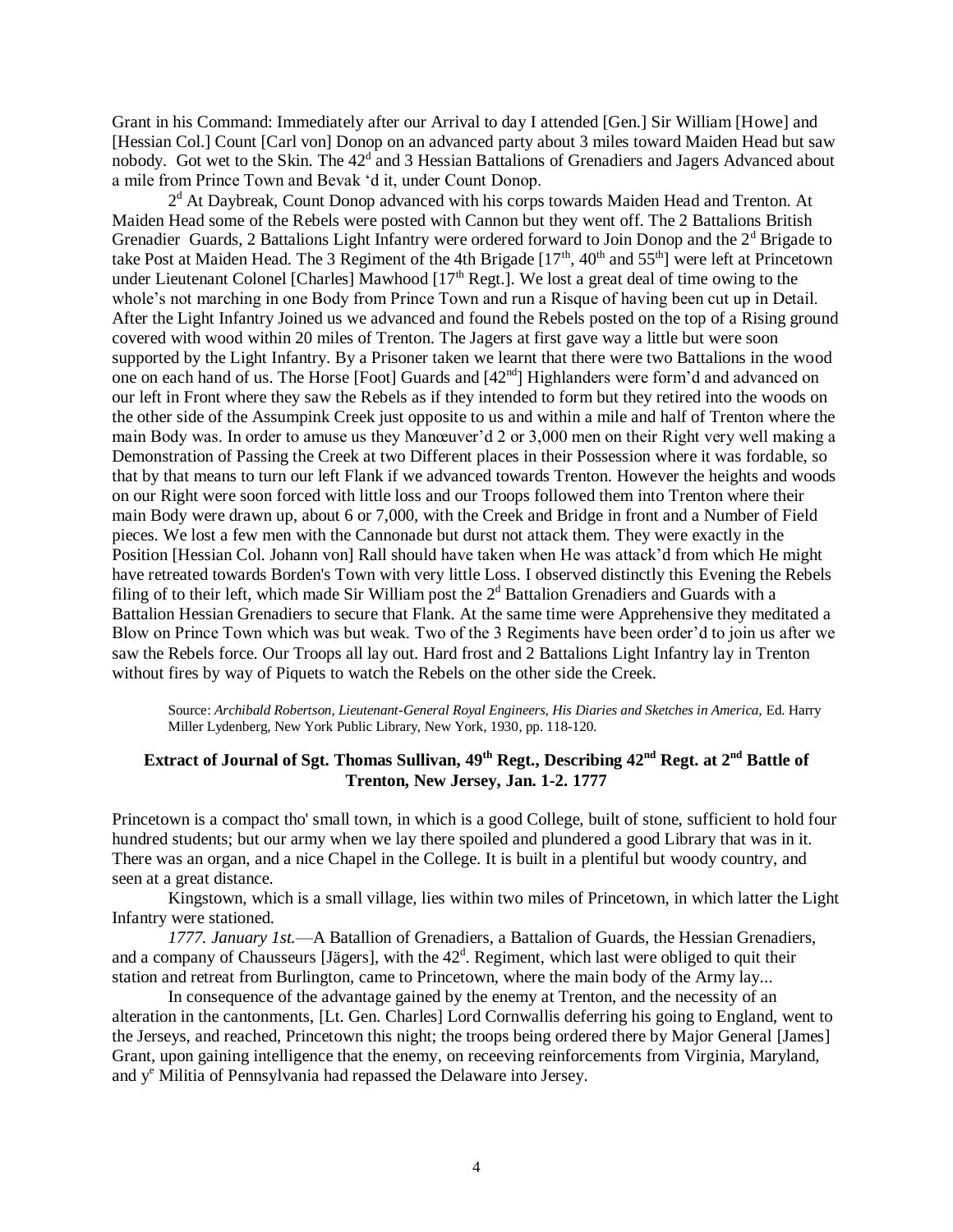*January*  $2^d$ . Lord Cornwallis, with the 1<sup>st</sup>. and  $2^d$ . Batallions of Light Infantry; 42<sup>d</sup>. Regiment; and Colonel [Carl von] Donop's Hessian Grenadiers, having receeved accounts of the Rebel army, being posted at Trenton, advanced thither early in the morning, leaving the 4<sup>th</sup>. Brigade British under command of Lieu<sup>t</sup>. Colonel [Charles] Mawhood [17<sup>th</sup> Regt.], in Princetown, and the 2<sup>d</sup>. Brigade with Brigadier General [Hon. Alexander] Leslie remained at Maidenhead, from which place the First party drove the enemy that same day. On the approach of the British troops, the enemy's forward posts were attacked by the Royal Highlanders in front, and the Hessian Grenadiers on their flanks, supported by the Light Infantry, and after some minutes engagement, drove them back upon their army with loss. They were formed in a strong position, behind a creek runing through Trenton...

Source and Notes: *From Redcoat to Rebel, The Thomas Sullivan Journal,* Ed. Joseph Lee Boyle, Heritage Books, Bowie (Md.), 1997, p. 98 and "The Battle of Princeton," *Pennsylvania Magazine of History and Biography*, 32 no. 1 (Jan. 1908), pp. 54-57. Corp. Sullivan was in the  $49<sup>th</sup>$  Regt. in the  $2<sup>nd</sup>$  Brigade. The village of Maidenhead is now Lawrenceville, New Jersey.



Danish General (Former Hessian Jäger Capt.) Johann Ewald, 1835, C. A. Jensen, after a drawing by H. J. Aldenrath

Picture Source: Wikimedia Commons

#### **Hessian Jӓger Capt. Johann Ewald's Account of Lt. Gen. Charles, Earl Cornwallis' Approach to Trenton, New Jersey, Jan. 1-2, 1777**

At daybreak on January 1, Lt. Col. [Robert] Abercromby [1<sup>st</sup> Lt. Infantry Battalion] marched toward Maidenhead with the English light infantry [including Capt. Hon. George Mackenzie's  $42<sup>nd</sup>$  Lt. Infantry Co.], Captain Lorey with the mounted jӓgers, and the Donop Jӓger Company under Captain [Carl August von] Wreden in order to dislodge the enemy from this pass...

For several days the snow had risen high, and the cold was exceptionally severe in the afternoon... I received orders to march to Princeton. At this time the weather began to break, and since it was raining heavily the march was very unpleasant.

On the  $2<sup>d</sup>$  at daybreak I arrived in Princeton, where I found the entire army under arms. I was ordered to draw biscuit and brandy from the depot for the men, and to continue marching to Maidenhead, where I found Colonel [Carl von] Donop with the Hessian grenadiers, the jägers and the light infantry. I learned here that yesterday Lieutenant Colonel Abercromby, with the jӓgers and light infantry, had attacked the enemy, who had defended himself well and had not left the pass until the [Hessian] grenadiers were brought up against him. There were about one hundred and forty men lost on both sides, among whom were a jӓger corporal and six jӓgers.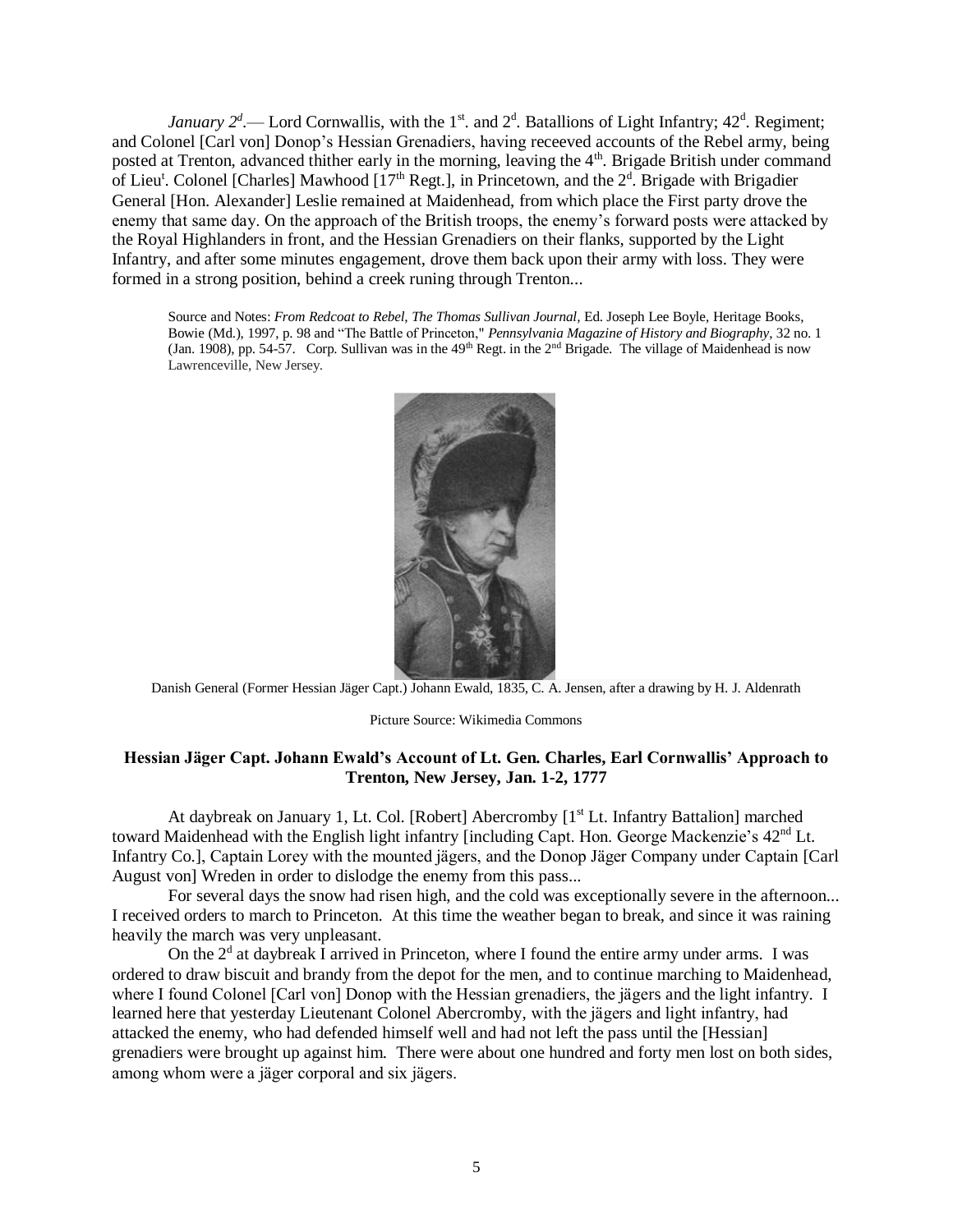About noon [Lt. Gen. Charles] Lord Cornwallis arrived with the whole army. The baggage had remained at Princeton under protection of two regiments, and a detachment of light infantry continued to hold the pass at Maidenhead. The army set out in one column toward Trenton in the following order: the vanguard under Colonel Donop consisted of the two jӓger companies, one hundred Hessian Grenadiers, and two troops of light dragoons from the  $16<sup>th</sup>$  [Lt. Dragoon] Regiment. Then followed the light infantry and a number of 6-pounders, the English and Hessian Grenadiers, the remnants of the decimated [Col. Johann Rall's] Hessian brigade, two English brigades, and the 16<sup>th</sup> Regiment of Dragoons.

The army was scarcely in motion when the advanced guard came upon an enemy outpost, which withdrew into a small wood through which the highway ran to Trenton, where Lieutenant von Grothausen – [un]fortunately for him – was shot dead along with several jӓgers. The [Hessian] Grenadier Battalion Minnigerode and the decimated [Rall's Hessian] brigade took post upon a height in this area where a road from Allentown ran into one going to Trenton. We learned from the prisoners who fell into our hands in this skirmish that [Rebel Gen. George] Washington and his army stood behind the Assunpink [Creek] at Trenton, and that a detached corps under Colonel [Nicholas] Haussegger, a Swiss, had occupied the heights on this side of Trenton.

Toward evening we reached the heights, which were occupied by the enemy with an infantry corps, some cavalry, and several guns. The jӓgers and light infantry, supported by the Hessian grenadiers, attacked the enemy at once, whereupon he withdrew through Trenton across the bridge to his army after slight resistance. But the rear guard was so hard pressed by the jӓgers and light infantry that the majority were either killed or captured. The jӓgers and light infantry immediately attempted to occupy the houses of the town on this side of the bridge. Since the enemy had likewise occupied the houses on the other side, which lay in front of the enemy army, a stubborn outpost fight occurred here whereby many men were killed and wounded on both sides. During this fighting the army deployed upon the heights before the town.

General Washington, who desired to bring an end to this action, brought up several howitzers to dislodge us from the houses, which nevertheless were held until the dark night.

Lord Cornwallis then ordered the light infantry and the Scots  $[42<sup>nd</sup>$  Regt.] to occupy the right bank of Assunpink Creek to keep sharp eye on the movements of the enemy.

Source: *Diary of the American War, A Hessian Journal, Captain Johann Ewald*, trans. and Edited by Joseph P. Tustin, Yale Univ. Press, New Haven, 1979, pp. 48-49. The 71<sup>st</sup> Highlanders were not present indicating the *"Scots"* in Ewald's account likely represents the  $42<sup>nd</sup>$  Highlanders, although it is possible Ewald was referring to the  $42<sup>nd</sup>$  Lt. Inf. Co. which served in the 1<sup>st</sup> Lt. Inf. Bn. The 3<sup>rd</sup> British Grenadier Bn. (including the 42<sup>nd</sup> Gren. Co.) was not present due to its inclusion in the Rhode Island expedition.



Detail of Print of "*View of the Assunpink Bridge Built in 1760"* c. 1789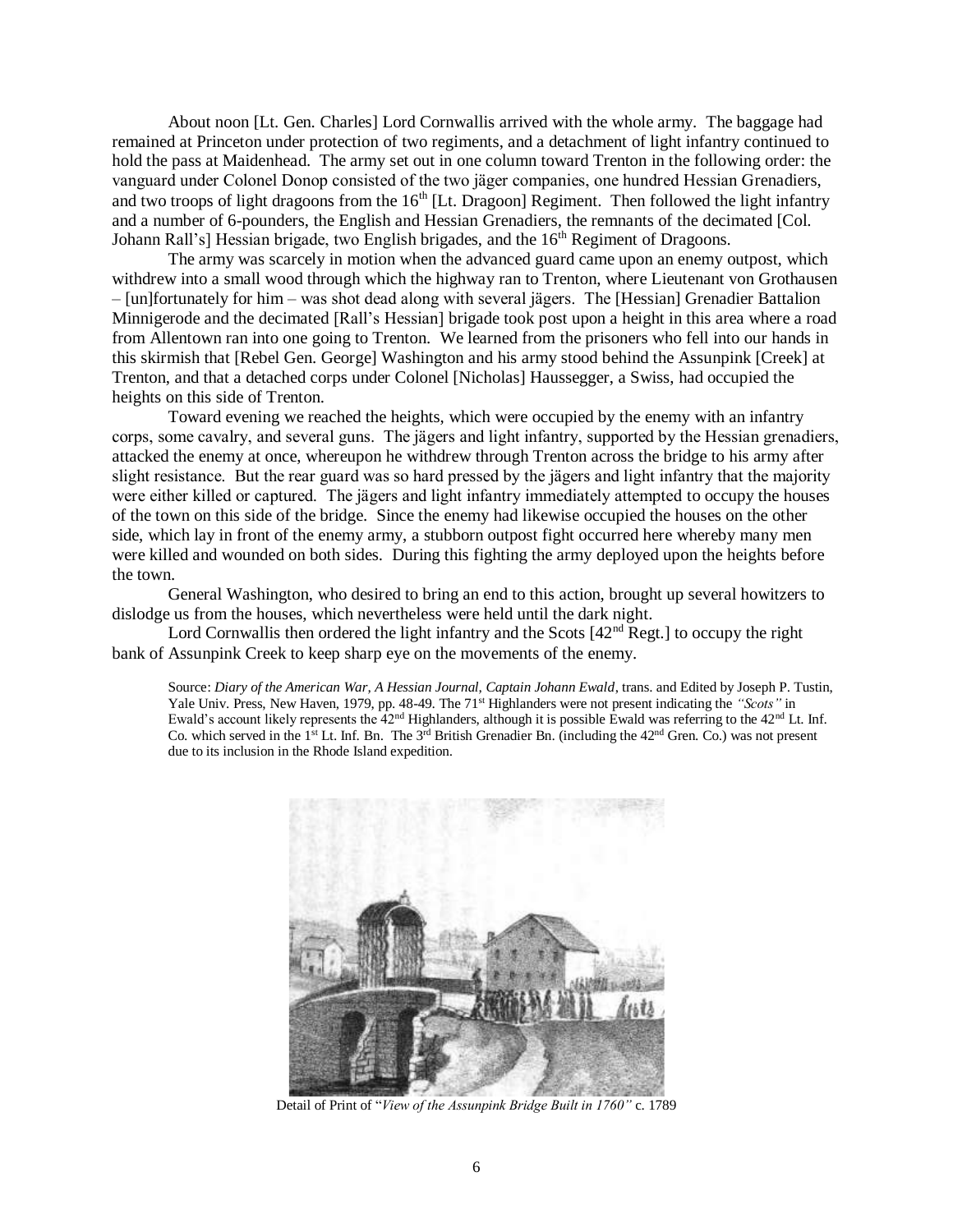(The Bower in the Middle of the Bridge was not present during the battle).

Picture Source: *A New Historic Manual Concerning the Three Battles at Trenton and Princeton, New Jersey, During the War for American Independence, in 1776 and 1777*, C. C. Haven, Wn. T. Nicolson, Printer, Trenton, 1871, Google Books, after p.56.

#### **Rebel Artillery Sgt. Joseph White's Description of the 2nd Battle of Trenton, New Jersey, Jan. 2, 1777**

After staying in Pennsylvania from  $26<sup>th</sup>$  of December 1775 [1776] to January 2d, 1777 our whole army crossed over to Trenton again with about one half the number less than we had when we retreated over the river Delaware.

The night before a large body of militia joined our army, and they were sent out to meet the enemy, and fight upon their retreat. As soon as they had got over the bridge, we had all our cannon placed before it, consisting of 18 or 19 pieces. The enemy came on in solid columns: we let them come on some ways, then by a signal given, we all fired together. The enemy retreated off the bridge and formed again, and we were ready for them. Our whole artillery was again discharged at them. They retreated again and formed: they came on a third time. We loaded with cannister shot, and let them come nearer. We fired all together again, and such destruction it made, you cannot conceive. The bridge looked red as blood, with their killed and wounded and their red coats. The enemy beat a retreat, and it began to grow dark.

We were dismissed for an hour or two, to pull down all the fences we could find, to build fires with them—and get some refreshment. The fires were made to deceive the enemy: to make them suppose that we were there encamped.

About 9 or 10 o'clock orders came by whispering, (not a loud word must be spoken) to form the line and march. We took such a circuitous rout, we were all night marching from Trenton to Princeton…

Source and Note: *The Battles of Trenton and Princeton*, William S. Stryker, Houghton, Mifflin and Company, Boston, 1898, pp. 479-480. The 42nd Regt. took part in the attack through Trenton.

#### **Excerpt of Letter from Lt. Col. Thomas Stirling, 42nd Regt., to his Brother, Sir William Stirling of Ardoch, Discussing 2nd Battle of Trenton, New Jersey, Jan 2, 1777**

New York, Jan<sup>y</sup> 10<sup>th</sup> 1777

…the Rebels crossed the Delaware River a few miles above Trenton in considerable force – attacked a Brigade of Hessians in that town commanded by Colonel [Johann] Ralle consisting of 3 Reg<sup>ts</sup>  $(1200 \text{ men})$  on the  $26^{\text{th}}$  Dec<sup>r</sup>, surprised them and killed about 20 men and took 900 Prisoners. This obliged another Brigade of Hessians and our  $[42^{nd}]$  Reg't which the General had attached to these Foreigners to retire for fear of being cut off to Princeton where [Brig.] Gen'l [Hon. Alexander] Leslie commanded, this threw all of West Jersey into their Power and Washington threatened attacking us there, this occasioned [Maj.] Gen'l [James] Grant who was at Brunswick 17 Mile from us to march with a body of men to support us and enable us to act offensively against them which we did next day and drove them before us out of Trenton…

Source: NRS, *Papers of the Family of Stirling Home Drummond Moray of Abercairny* at GD 24/1/458/6.

#### **Extract of a Letter from Lt. Col. Thomas Stirling to Gen. Lord John Murray, Col., 42nd Regt., Reports Casualties from 2nd Battle of Trenton, Jan. 2, 1777**

Dated Pisquatua in Jersey near Brunswick Feb:  $10^{th}$  1777 I have the pleasure to inform your Lordship that the behavior of the Reg't has been very Gallant and Spirited, though the whole of this severe Campaign which I may say is not ended yet…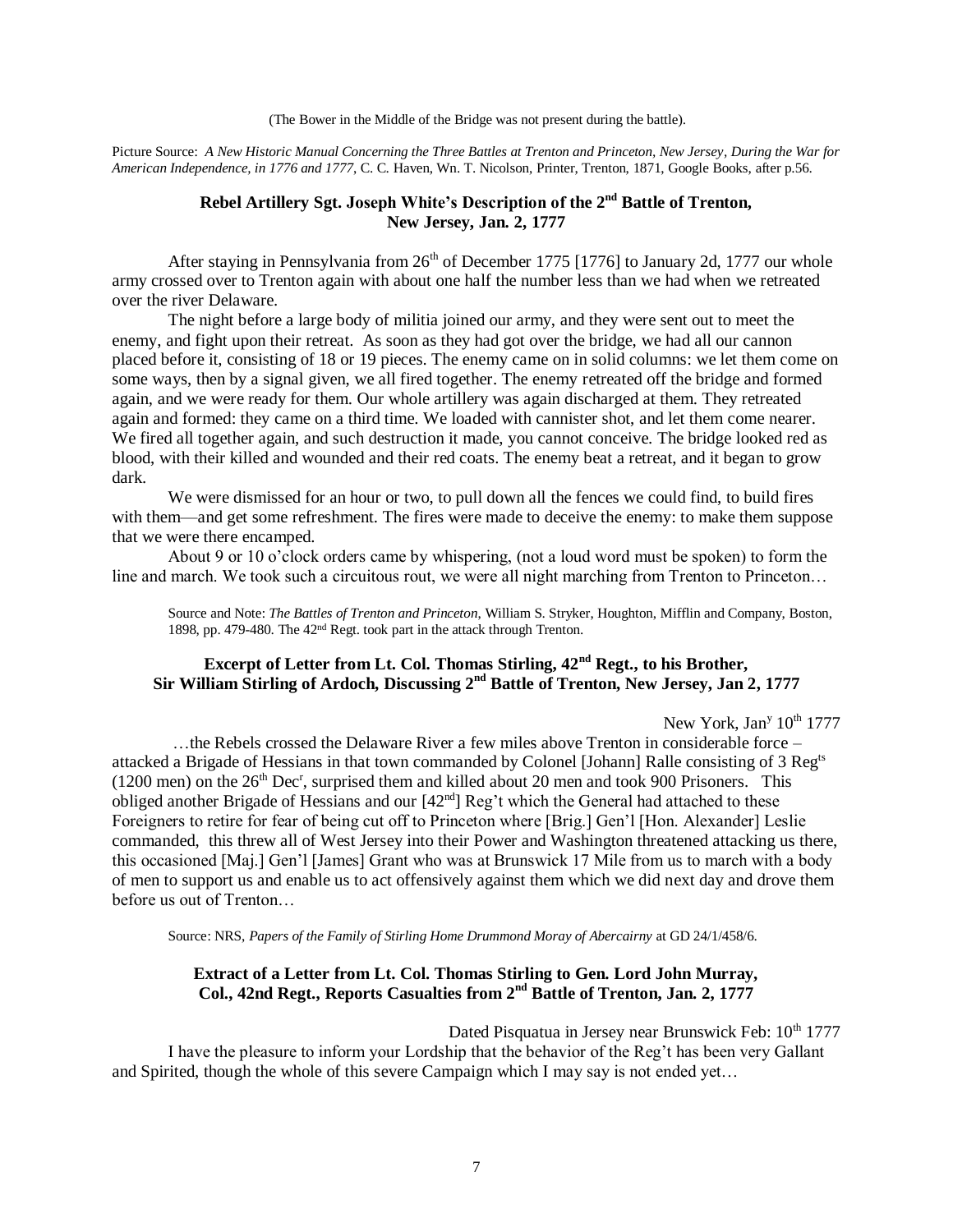By return you see the Reg<sup>t</sup> want 62 to compleat to which 22 must be added that are going to be Discharged & Recommended so that we want in all 84 Men.

N.B. ...At Trenton in D<sup>o</sup> [New Jersey]  $2<sup>d</sup>$  Jan<sup>ry</sup> 77. 2 private wounded...

Source: *Lord John Murray Papers.*



*"The Death of General Mercer at the Battle of Princeton, January 3, 1777,"* 1789 by John Trumbull

Picture Source: Wikimedia Commons, from *Yale University Art Gallery*

## **Battle of Princeton, New Jersey, Jan. 3, 1776**

#### **Letter No. 42 from Commander-in-Chief Gen. Sir William Howe to Secretary of State Lord George Germain, Describing the Battle of Princeton, New Jersey, Jan. 2-3, 1777**

New York 5 January 1777

#### My Lord,

 $\ldots$  During the night of the  $2<sup>d</sup>$  the enemy quitted its situation [in Trenton] and marching by Allentown and from thence to Princeton, fell in on the, morning of the  $3<sup>d</sup>$  with the  $17<sup>th</sup>$  and  $55<sup>th</sup>$  Regiments on their march to join Brigadier-General [Hon Alexander] Leslie at Maidenhead. Lieutenant-Colonel [Charles] Mawhood, not being apprehensive of the enemy's strength, attacked and beat back the troops that first presented themselves to him, But finding them at length very superior to him in numbers, he pushed forward with the  $17<sup>th</sup>$  regiment, and joined Brigadier-General Leslie. The  $55<sup>th</sup>$  regiment retired by the way of Hillsborough to Brunswick, and the enemy proceeding immediately to Princeton, the  $40<sup>th</sup>$ Regulars retired to Brunswick. The loss on this occasion to his Majesty's troops is seventeen killed and nearly two hundred wounded and missing. Captain [Hon. William] Leslie of the 17<sup>th</sup> was among the few killed. For further particulars I beg leave to refer your Lordship to the enclosed return. Captain [Erasmus John] Phillips of the 35<sup>th</sup> Grenadiers, returning from here to join his Company was on this day beset,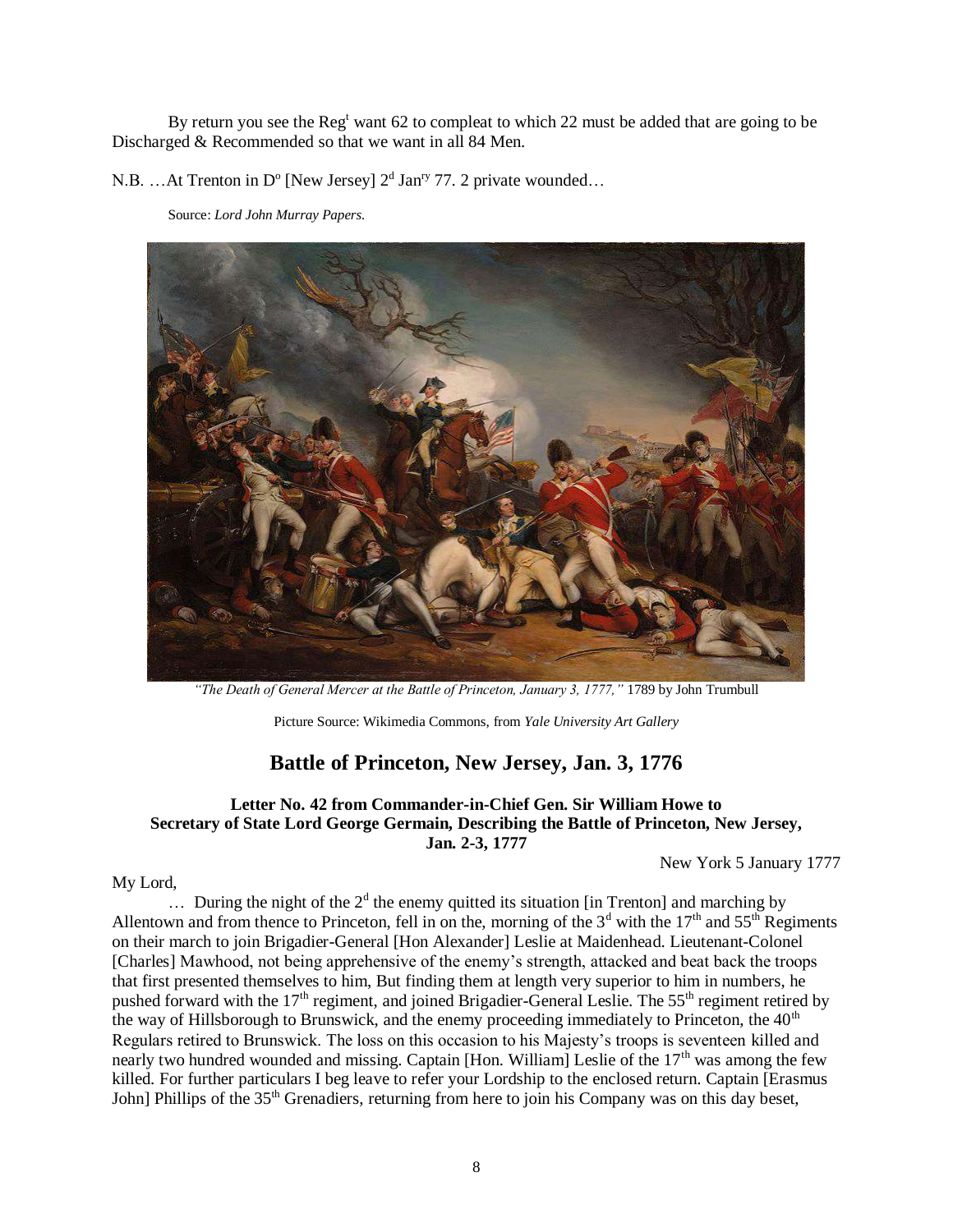between Brunswick and Princeton, by some lurking villains, who murdered him in a most barbarous manner, which is a mode of war the enemy seem, from several late instances to have adopted with a degree of barbarity that savages could not exceed.

It has not yet come to my knowledge how much the enemy has suffered, but it is certain there were many killed and wounded, and among the former a [Brig.] General [Hugh] Mercer from Virginia. The bravery and conduct of Lieutenant-Colonel Mawhood and the behavior of the regiments under his command, particularly the 17<sup>th</sup>, are highly commended by [Lt. Gen. Charles] Lord Cornwallis. His Lordship finding the enemy had made this movement, and having heard the fire made by Colonel Mawhood's attack, returned immediately from Trenton; but the enemy being some hours march in front, and keeping the advantage by an immediate departure from Princeton, retreated by Kingston, breaking down the bridge behind them, and crossed the Millstone river at a bridge under Rocky Hill, to throw themselves into a strong country. Lord Cornwallis seeing it would not answer any purpose to continue his pursuit, returned with his whole force to Brunswick, and the troops on his right being assembled at Elizabethtown, Major-General [John] Vaughn held that command. It appears by the Muster-Master-General, Sir George Osborn's return of the Hessian troops at the affair of the 26<sup>th</sup> December at Trenton, that the prisoners and missing amounted to about seven hundred.

Return of the Killed, wounded, and missing, of the following corps of his Majesty's forces, in the Jerseys, Friday January 3, 1777.

17th Regiment.—1 captain, 12 rank and file, Killed ; 1 captain, 1 lieutenant, 1 ensign, 4 serjean's, 46 rank and file, wounded; 1 serjeant, 1 drummer, 33 rank and file, missing.

40th Regiment—1 lieutenant wounded; 1 ensign, 3 Serjeants, 1 drummer, 88 rank and file missing.

55th Regiment—1 sergeant, 4 rank and file, killed ; 1 ensign, 1 serjeant, 2 rank and file, wounded ; 1 captain, 1 lieutenant, 1 ensign, 1 serjeant, 2 drummers, 66 rank and file, missing.

Total—1 captain, 1 serjeant, 16 rank and file, killed ; 1 captain, 2 lieutenants, 2 ensigns, 5 serjeants, 48 rank and file, wounded; 1 captain, 1 lieutenant, 2 ensigns, 5 Serjeants, 4 drummers, 187 rank and file, missing.

W. Howe.

Hon. Captain Leslie, of the 17<sup>th</sup> regiment of foot, killed. Captain Philips, of the  $35<sup>th</sup>$  grenadiers, killed on his way to join the battalion.

N. B. Since the above return many of the men missing have joined their corps.

Source and Note: William S. Stryker, *Documents relating to the Revolutionary history of the State of New Jersey*  (Trenton, 1931), vol. 1: 1776-1777, pp. 369-371. Although a section of Highlanders were recognized during the battle by several participants, no Highlanders are listed in the casualties. These Highlanders are thought to be formerly sick soldiers returning to the regiment under the command of a captain of the 71<sup>st</sup> Highlanders. Pvt. George Buchannan, of Capt. Erskine's Co. was captured at Princeton.

#### **Excerpt of Letter from Lt. Col. Thomas Stirling, 42nd Regt., to his Brother, Sir William Stirling of Ardoch, Discussing the Battle of Princeton, New Jersey, Jan 3, 1777**

New York, Jan<sup>y</sup> 10<sup>th</sup> 1777

...but in the night they marched around us, and attacked Princeton & drove  $3 \text{ Reg}^{ts}$  there quite out of the place who went to Brunswick, and the first notice we had of that affair was the cannon and small arms [illegible] to their [illegible] but it was all over before we got up we were obliged to make a forced march to prevent Brunswick from falling into there hands [illegible], which would have been the case had the Rebels pursued their success, but they contented themselves with what they had done in Princeton and turned off to the left however this forced us to abandon Princeton and we now have nothing on north [south] side of Rariton river but Brunswick, and since that we have abandoned successively our Cantonments in East Jersey likewise, and have nothing left in all that Province but Brunswick and Amboy…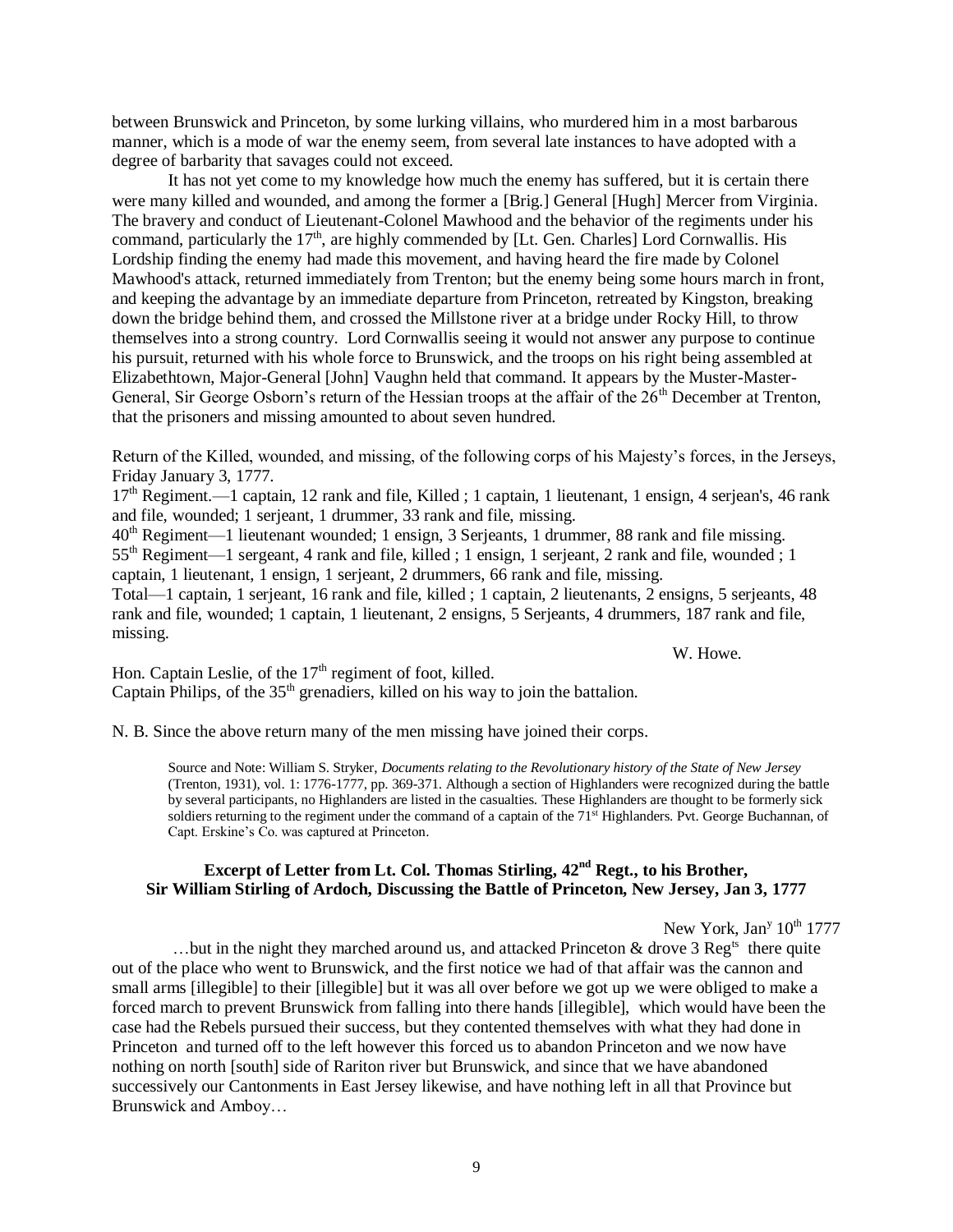Source: NRS, *Papers of the Family of Stirling Home Drummond Moray of Abercairny* at GD 24/1/458/6.



Detail of *Portrait of Col. Carl Aemil Ulrich von Donop*

Portrait Source: Wikimedia Commons

#### **Excerpt of Translation of a Letter from Col. Carl von Donop to Hessian Commander Lt. Gen. Wilhelm von Knyphausen, Describing the Actions of His Brigade (Including the 42nd Regt.) at the Battle of Princeton, New Jersey, Jan. 2-3, 1777**

Cantonement Brunswick 6 January 1777

…The English Grenadiers followed my Brigade [to Trenton] and were placed on the left wing next to the Battalion Minnigerode. The Brigade of [Brig.] General [Hon. Alexander] Leslie had advanced to Maidenhead and therefore only a few battalions of the Fourth Brigade were at Princeton. M<sup>r</sup>. [Rebel Gen. George] Washington, who always has sound information of our smallest movements, had 5 or 6 thousand men march onto Allentown and thus surprised the garrison at Princeton, and we would have had a Trenton-like affair if that place had not been advantageously situated on a hill.

Around 150 men, it is said, were made prisoners and a considerable number was wounded or killed. By that maneuver Lord Cornwallis was forced to retire as quickly as possible to follow Washington, who had taken the direct route via Kingston to Brunswic.

At 3 in the afternoon I arrived with my brigade, which formed the rear-guard from Trenton, at Princeton; after a brief rest the whole corps set out to march to Brunswic; on the road we were informed that Washington had taken the left-hand (road) at Milltown and Bound Brook: good fortune for us that we did not have an engagement with him because our men were extremely fatigued.

On the  $4<sup>th</sup>$  at 8 o'clock I arrived on the heights of Brunswic where I made halt and re-assembled the battalions. If the enemy had known our situation and sent only 400 men along our route a considerable part of the English baggage would have been lost and a large number of our stragglers been made prisoners. The attached list contains the loss of my brigade during these bad days, what can not yet be precisely determined is the number of prisoners because at the time of the surprise there were sick and stragglers at Princeton, which, it is said, saved themselves, but I do not know yet whether they were fortunate to escape or not…

Source*: James Grant Papers of Ballindalloch Castle*, Scotland; Microfilm, Library of Congress, Reel 37, Correspondence, January, 1777 from *Battle of Princeton Mapping Project: Report of Military terrain Analysis and battle Narrative, Princeton, New Jersey,* by Robert A. Selig, Ph.D., Matthew Harris, and Wade P. Catts, RPA, Princeton Battlefield Society, West Chester (Pa.), 2010.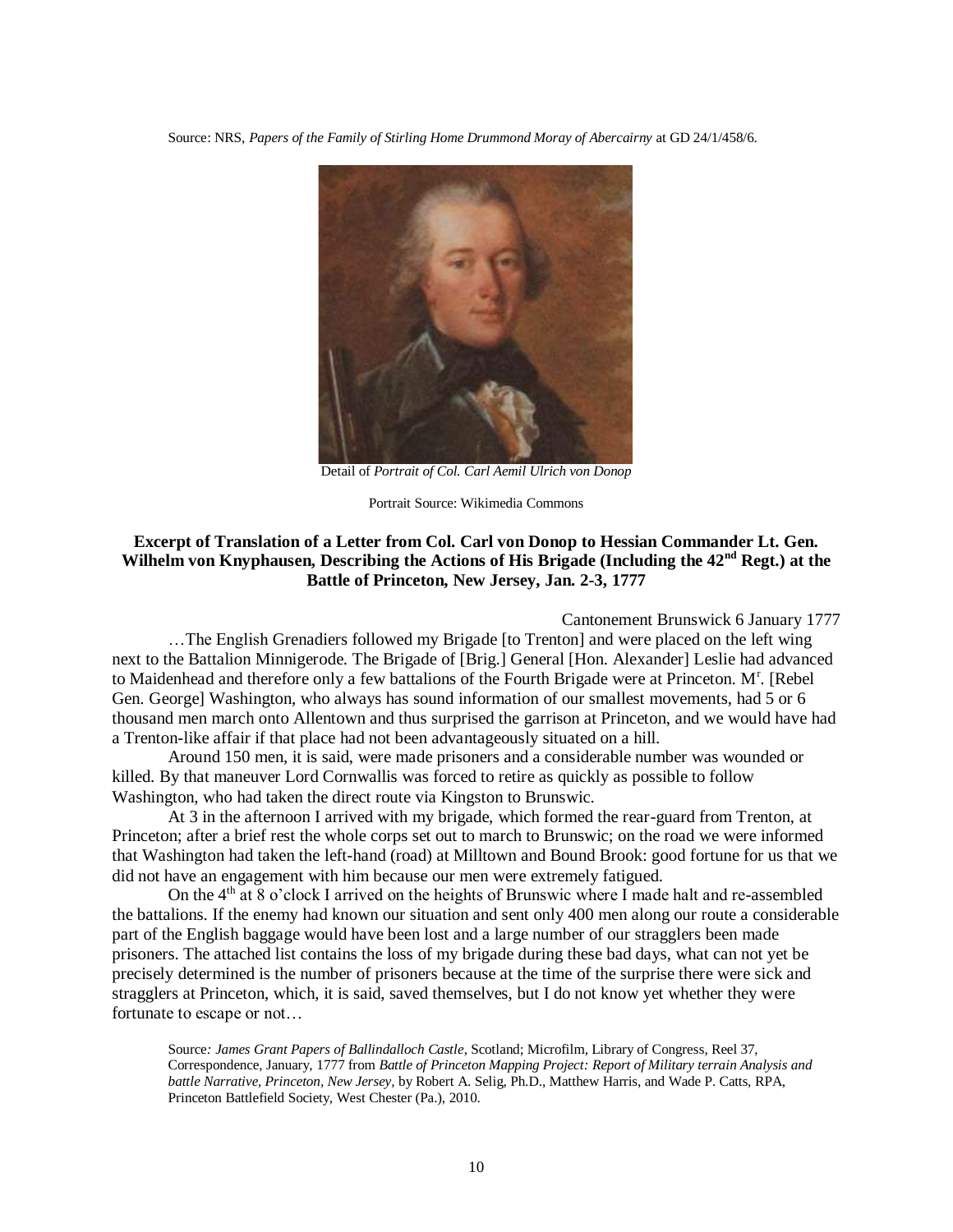#### **Journal of Engineer Extraordinary and Capt. Lt. Archibald Robertson Describes the Battle of Princeton, New Jersey, Jan. 3-5, 1777**

3<sup>d</sup> At Day Break reported that the Rebels were all gone [from Trenton] which it was generally thought was towards Borden's Town. Untill about 8 o'clock a very Brisk fire of Small Arms and Smart Cannonading was heard in our Rear towards Prince Town, upon which the Guards and Grenadiers British had orders to go back as quick as possible and the Light Infantry [including the  $42<sup>nd</sup>$  Lt. Inf. Co.] and Hessian Grenadiers to follow. Also orders sent to [Brig] General [Hon. Alexander] Leslie to march when we were certain where the Attack was, but before we got there the Afair was over. The Rebels were in Possession of Prince Town Our loss in Killed and Wounded was not very considerable, only in some Good Officers. The 17<sup>th</sup> behav'd very well, the 55<sup>th</sup> lost few, the 40<sup>th</sup> but one man. On our approach and firing a few Cannon on the Stragglers the Rebels retired precipitately, toward, Kingston with the greatest Body and some to the Right and left into the woods. As our Rear did not come up untill near 4 in the Evening we could not pursue them quickly as it was said they intended the same Coup upon Brunswick. They had not time to destroy either our Ammunition or Stores. About ½ after 4 we again began our march towards Brunswick and after a most fatiguing forced march all night long in frost and ice we reach'd Brunswick about 6 in the morning the 4th. Through-out this whole Expedition we certainly allways erred in imprudently separating our Small Army of 6,000 men by far two much and must hope it will serve as a lesson in future never to despise any Enemy two much.

Our Troops went this very great fatigue with great Spirits. The last march was upwards of 30 miles after having been on the Alert for several nights running. The Rebels were all night about Hillsborough.

5<sup>th</sup> [Rebel] General [George] Washington march'd over the Raritan to Pluckhimin. The 4<sup>th</sup> Brigade went to Amboy and orders sent to the Different Cantonments on our Right to collect at Elizabeth Town, the  $42<sup>d</sup>$  at Piscatouay.

Source: *Archibald Robertson, Lieutenant-General Royal Engineers, His Diaries and Sketches in America,* Ed. Harry Miller Lydenberg, New York Public Library, New York, 1930, pp. 120-122.

#### **Excerpt of Journal of Sgt. Joseph White, Col. Gridley's Massachusetts Artillery Regt., Reporting Highlanders at Battle of Princeton, New Jersey, Jan. 3, 1777**

About 9 or 10 o'clock, orders came by whispering, (not a loud word must be spoken), to form the line and march. We took such a circuitous rout, we were all night marching from Trenton to Princeton...

A little before we got in sight of the enemy, our whole army halted...

We marched on a short distance, we see them all formed in a line, and ready to receive us.

We marched forward so did they, I ordered the limbers off, and to man the drag ropes – They were to the north of us, the sun shone upon them, and their arms glistened very bright, it seemed to strike an awe upon us.

The Cap<sup>t</sup>: said to me, are we not nigh enough to give them a shot? I replied yes, I think so. You fire, and I will follow suit, I told the sergeant to get a strong man to take the spung. I took aim and said fire! Then he did the same. then the enemy began; - both armies advancing towards each other, firing as fast as possible, - We then loaded with cannister shot, they made a terrible squeaking noise. Both armies kept on marching towards one another, until the infantry come to use the bayonets. Our company being on the extreme left, had to face the enemy's right; consisting of granadiers, highlanders, &c, their best troops.

Our left line gave way – but before I moved, saw the second line come up, and [Brig.] Gen. [Hugh] Mercer, who was killed, leading them. I never saw men looked so furious as they did, when running by us with their bayonets charged. The British lines were broken, and our troops followed them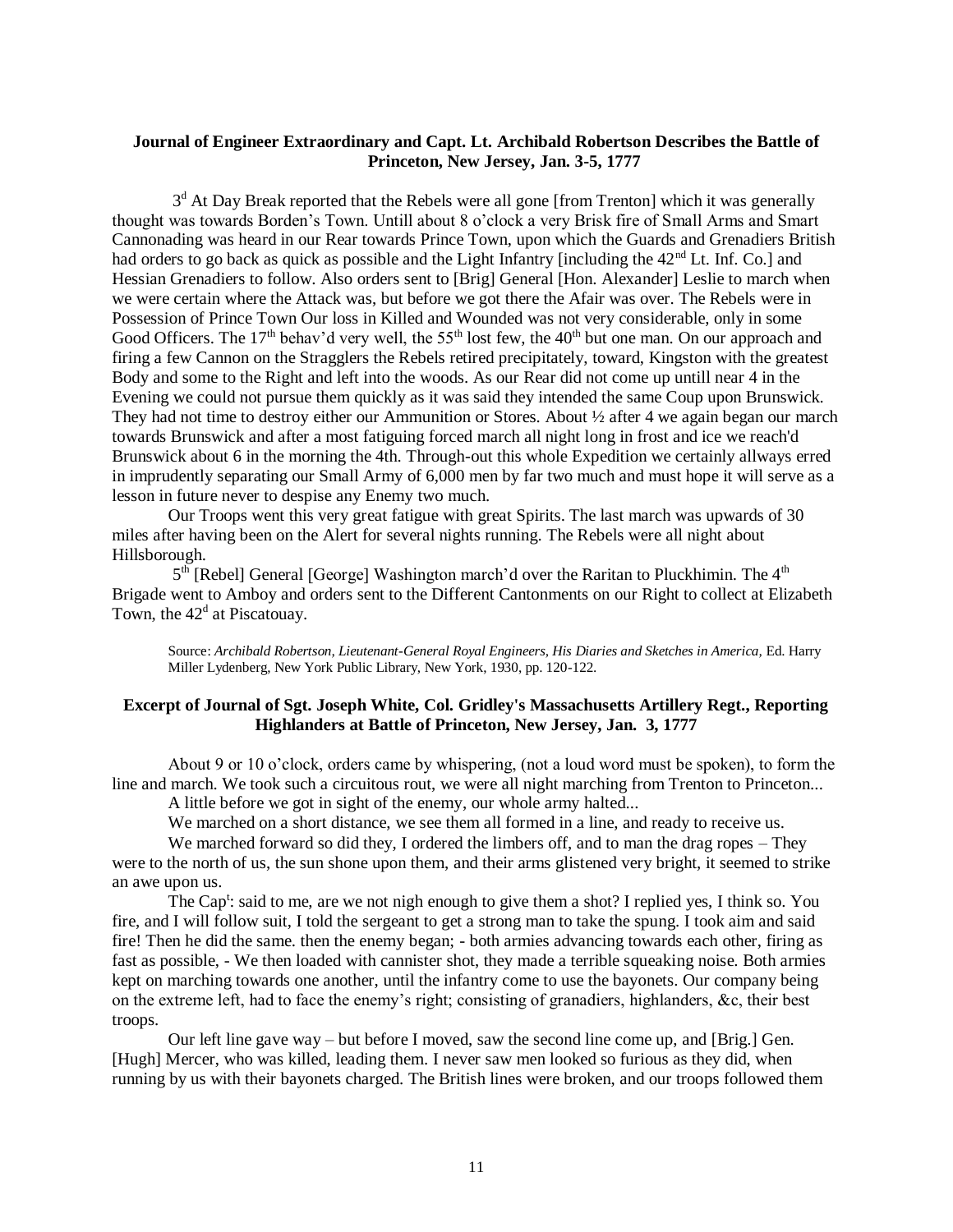so close, that they could not form again. A party of them ran into the colleges, which is built of stone. After firing some cannon, they surrendered...

Source and Note: "The Good Soldier White." *American Heritage* 7 no. 4 (June 1956), pp. 73-79, p. 78. Transcribed in *Battle of Princeton Mapping Project, Report of Military Terrain Analysis and Battle Narrative, Princeton New Jersey*, Prepared by John Milner Associates, West Chester (Pa.), Sept. 2010, pp. 142-143. The Highlanders mentioned likely were a collection of formerly sick Highlanders from both regiments rejoining their companies. The Highlanders are sometime mentioned in current histories as recruits joining the Highland regiments. This assumption is incorrect as the first replacements for the Highland regiments did not arrive until July 8, 1777 when the regiments had already embarked for the Philadelphia Campaign. Instead they are likely formerly sick soldiers returning to the regiment. Pvt. George Buchannan, of Capt. Erskine's Co. was captured at Princeton.

#### **Pvt. George Buchanan, Capt. Erskine's Company, 42nd Regt., Captured at Battle of Princeton, New Jersey, Jan. 3, 1777**

List of Officers  $\&^{\text{c}}$ . Belonging to the Service of Great Britain sent from Philadelphia to New York October the [blank] 1778 under the care of [blank] ….

3 January 1777 Princeton- Private George Buchannan….

Source: Historical Society of Pennsylvania, *Thomas Bradford Papers*, Land and Naval Prisoners, p. 17. Transcribed and provided by Todd Braisted. Pvt. Buchannon was exchanged and returned to the regiment by this document.

#### **Account by Lt. Martin Hunter, 52nd Lt. Infantry Company, of Recovered Soldiers from New York Hospital, Marching to Join Their Regiments, Engaged at Battle of Princeton, New Jersey, Jan. 3, 1777**

[Rebel Commander] General [George] Washington had marched out of Trent Town a few hours before we arrived, it was supposed to recross the river into Pennsylvania. We remained all night lying upon our arms, in expectation that he would attack us if he had not recrossed the Delaware, but he certainly made a much better manoeuvre than either, by marching during the night to Princetown, and at daybreak attacked the  $17<sup>th</sup>$  and  $40<sup>th</sup>$  Regiments. In the morning we were astonished to hear heavy fire of cannon and musketry, we supposed at Princetown, on our rear, and immediately marched back there; but before we could arrive, General Washington had completely defeated these two regiments, and two hundred Grenadiers and Light Infantry that were on the march to join their battalions. Nearly the whole were killed, wounded, or taken prisoners. I was quite shocked to find poor Captain [Thomas] Williamson  $[52<sup>nd</sup>$  Regt.] was among the killed. He had received orders the day I left New York to march the recovered men that were in Hospital to join their regiments, and arrived at Princetown just as the action began. Poor Williamson was a most accomplished young man, and was the third captain that the 52<sup>nd</sup> Grenadiers had killed since the commencement of the war. We only halted two hours at Princetown, and continued our march all night in hopes of coming up with Washington, but he was too far before us, and got into the Blue Mountains. I never experienced such a disagreeable night's march in my life. It was as dark as possible, and a very cold hard frost, and the horses being tired, the guns got on so slowly that we did not arrive at Brunswick before ten the next morning. We had been eighteen hours in marching sixteen miles.

Source and Note: "Martin Hunter's Journal: America 1774-1778."Ed. Lawrence H. in *Valley Forge Journal* 4 no. 1 (June 1988), pp. 1-34, p. 20. The original journals of Sir Martin Hunter (1757-1846) which cover the years in America, 1774-1778; England, 1778-1783, India, 1783-1793, Gibraltar, 1798-1799, Malta, 1800, and his journey back to England, are held by the New Brunswick Museum Archives, Saint John. The presence of these formerly sick soldiers at the battle likely explains why Highlanders were observed at the battle, and why Pvt. George Buchannon, 42<sup>nd</sup> Regt., was captured there.

#### **Extract of Letter from Robert Morris to Rhode Island Gov. Nicholas Cooke, Regarding Highlanders at Battle of Princeton, New Jersey, Jan. 2-3, 1777.**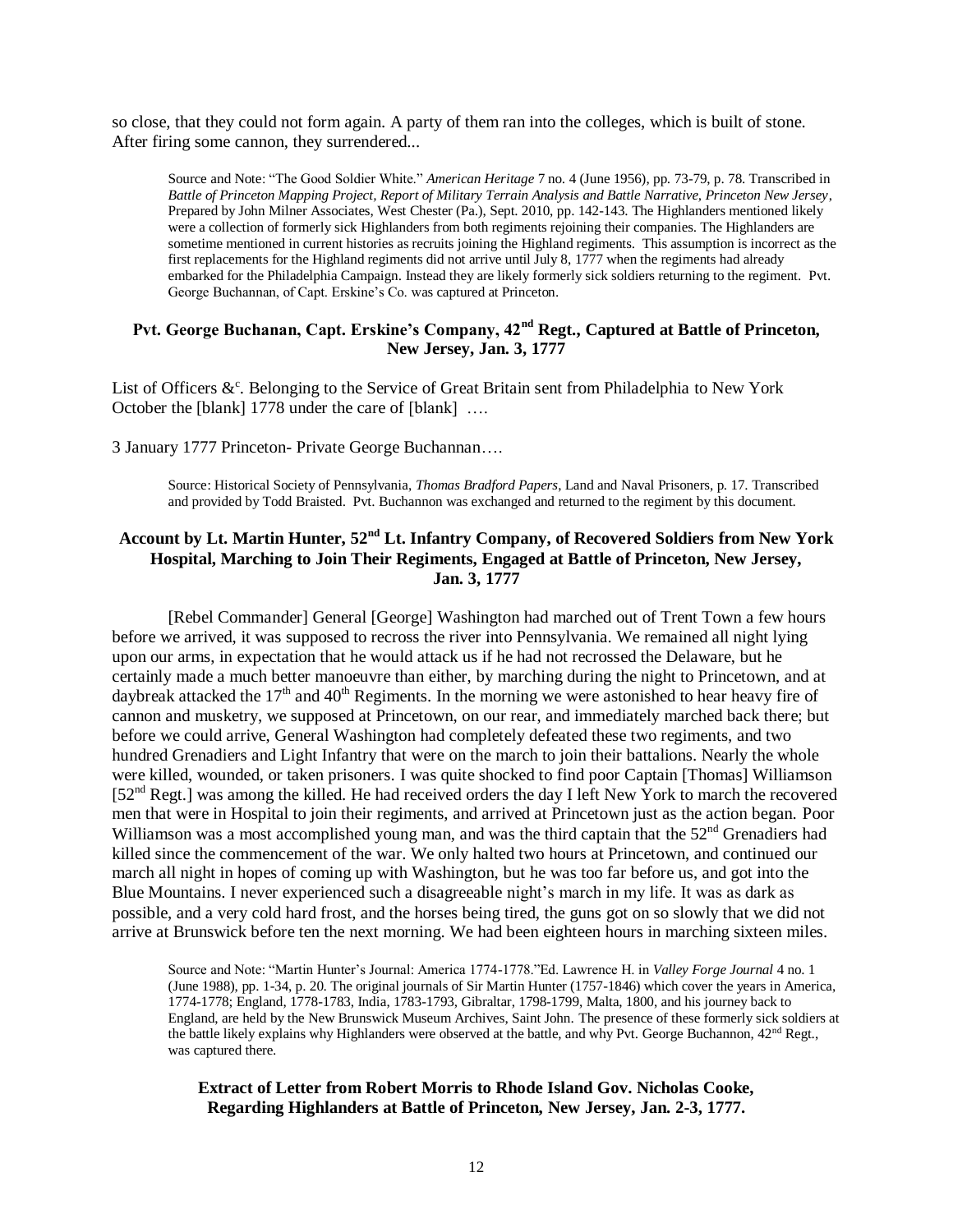#### Sir. [Philadelphia, Jan. 9, 1777.]

I have the honor to transmit you herewith a letter from the  $\text{Hon}^b$  Mr Ellery who desires me to give you an account of the battle of the 3 inst. which he supposes to have been fought at Trenton. Common fame had been too busy and magnified the transactions of that day by private intelligence to Baltimore far beyond the reality. I take it for granted M<sup>r</sup> Ellery has given you the situation of the 2 armies on Thursday evening the  $2<sup>d</sup>$  instant as I transmitted to Congress an exact account thereof. That night Gen<sup>1</sup> Washington (not choosing to risk a general action the next morning) decamped with his whole army except a guard of 500 men so privately that even that guard did not miss him, and by a forced march in the night he got between Trenton and Princeton leaving the main body of the ennemis army waiting at the former place, in the expectation of attacking him there, for they had taken post within cannon shot and placed their out guards at each end of Trenton Bridge within 100 yards of each other. In the morning our guard were astonished to find their commanders gone. The com<sup>r</sup> of the Guard cannonaded the enemy awhile to amuse them and then followed the baggage of our army which he brought to Burlington. When the ennemie found the Americans gone and heard a firing between them and Princeton they were in the utmost consternation, got under arms, took possession of the heights expecting to be attacked and waited untill they were undecieved, when they marched fast as they could for Princeton. The firing they heard was an engagement between three regiments of British, some broken Hessians and Highlanders and our advance party within a mile and a half of Princeton in which this small body of the enemy behaved very well but were soon routed with the loss of about 50 or 60 killed and  $ab<sup>t</sup> 100$  taken prisoners. Our people pushed on to Princeton where they killed and took a number more with some field pieces, blankets, baggage, cattle, sheep and stores...

My time being much taken up in public business you will excuse me for not being more particular and I have the honor to be, Sir,

> Your honor's most obedient servant, Robert Morris.

Source and Note: Robert Morris to Governor Nicholas Cooke, Jan. 9, 1777, *Letters of delegates to Congress*, *1774- 1789* vol. 6, 1 January 1777 - 30 April 1777. Transcribed in *Battle of Princeton Mapping Project, Report of Military Terrain Analysis and Battle Narrative, Princeton New Jersey*, Prepared by John Milner Associates, West Chester (Pa.), Sept. 2010, pp. 93-94.

#### **Excerpt of Memoir of Rebel Pvt. Elisha Bostwick, 19th Connecticut Regt., Mentions Captured Highlanders after the Battle of Princeton, New Jersey, Jan. 2-3, 1777**

On 2 January [a]n alarm was made our army cross'd the bridge & form'd on the South side of the [Assumpink] Creek South of the town where in the evening & through the night fires were kept continually burning while at the same time our army by a circuetous night march arrived at sun rise the next morning at Princeton attacked those of the enemy who were left there kill'd about one hundred & took about three hundred prisoners... [Brig.] Gen<sup>1</sup>. [Hugh] Mercer was kill'd in this Battle and some highlanders with their Scotch plaid dress were Conducted to Peekshill under a guard which was composed of those of us who belong'd to Col. [Charles] Webbs [19<sup>th</sup> Connecticut] Reg<sup>t</sup>. and here Col Webb discharged the Supernumerary officers of his Reg<sup>t</sup>. & they went ...home

Source: "A Connecticut Soldier Under Washington: Elisha Bostwick's Memoirs of the First Years of the Revolution" Ed. William S. Powell, *William and Mary Quarterly*, Third Series, vol. 6 no. 1 (Jan. 1949), pp. 94-107.

# **42nd Regt. Stationed at Piscataway, New Jersey, Jan. –May 10, 1777**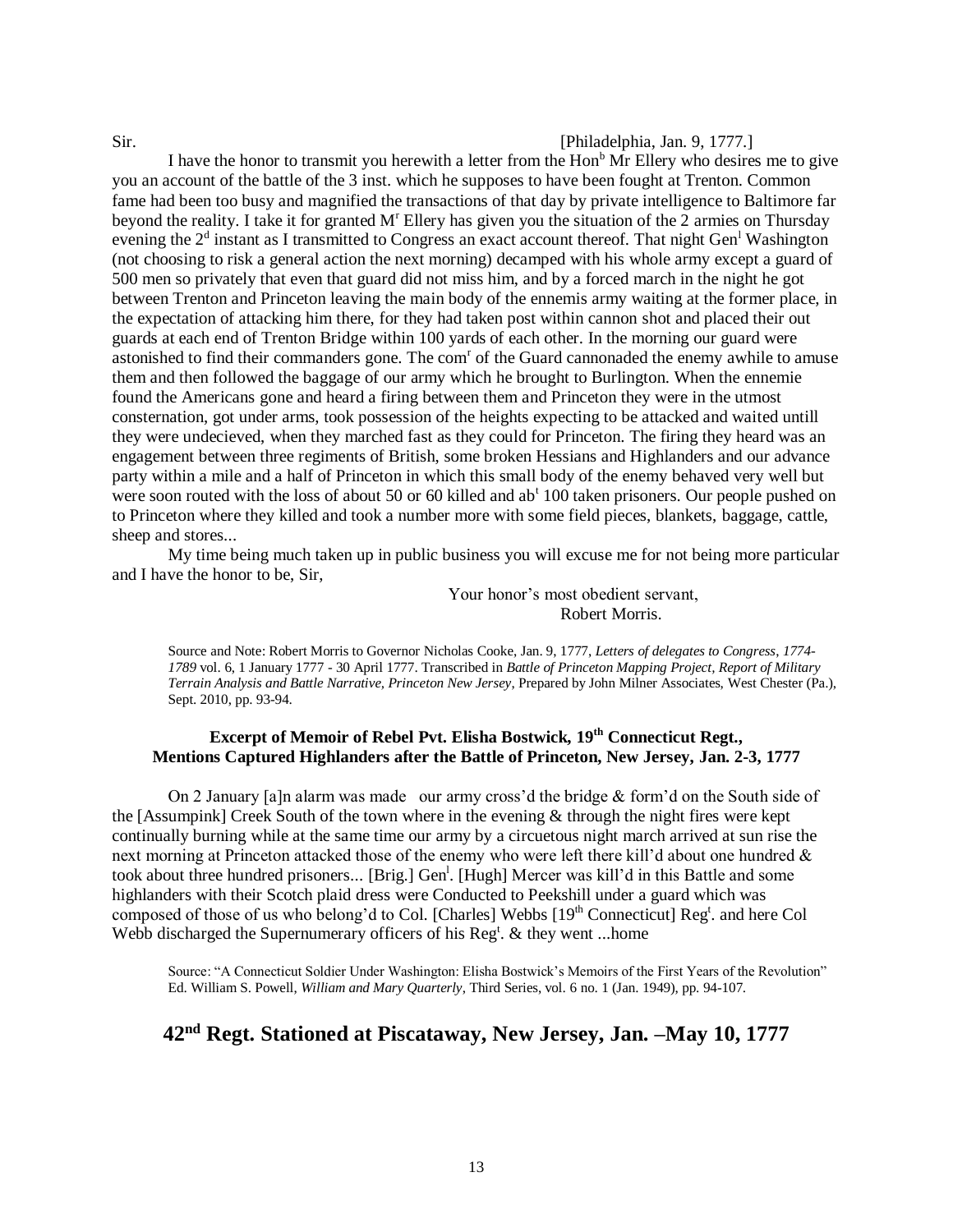

Details of *A sketch of the northern parts of New Jersey*, 1781, by John Hills,

Picture Source: *Library of Congress, Geography and Map Div.*

#### **Letter from Commander in Chief Gen. Sir William Howe to Lt. Gen. Charles, Earl Cornwallis, on Positioning of Troops in New Jersey, With Options for the 42nd Regt. at Scotch Plains or Bound Brook, New York, Jan. 4, 1777**

N. York 8 o'clock p.m. Saturday Jan:  $4<sup>th</sup>$  [1777]

My Dear Lord

About two hours past I rec<sup>d</sup>. y<sup>r</sup>. letter of this date at 7 O'Clock & in consequence of my apprehensions that  $y^e$ . Enemy, should he not march  $w^t$ .  $y^e$ . whole, may detach 2 or 3000 men into Morris County, I iss<sup>d</sup> orders this night for y<sup>e</sup>. march of y<sup>e</sup>. 7<sup>th</sup>. & 26<sup>th</sup>. Reg<sup>ts</sup>. to Bergen there to remain for your farther orders & have also ordered y<sup>e</sup>. whole of y<sup>e</sup>. 71<sup>st</sup> to take up their Quarters at Elizabethtown w<sup>t</sup>. y<sup>e</sup>. Waldeck & troop of Drag<sup>ns</sup> \_ The Baggage guard of y<sup>e</sup>.  $46<sup>th</sup>$  & troop of  $17<sup>th</sup>$  Drag<sup>ns</sup> at Spanktown to march to Amboy. all these Corps to take their baggage  $\&$  to wait y<sup>r</sup>. orders, At the same time they are acquainted that any orders you may have for these Corps that may Clash w<sup>t</sup>. mine are to be obeyed in preference to those from me. When you have no farther occasion for the  $46<sup>th</sup>$ , that Reg<sup>t</sup> may as well be sent to Amboy – I confess I am in [illegible] for  $y^e$ . 55<sup>th</sup> at Hillsborough, but hope they have not remained there en prise, thinking y<sup>e</sup>. Enemy made y<sup>e</sup>. move over Rocky Hill bridge in order to get around to Morris County by way of Hillsborough  $\equiv$  or could it possibly be that he made  $y^e$ . move round  $y^r$ . right to Princeton in order to get at y<sup>e</sup>. Delawar to cross it above? And in his way [illeg -1] by fell in w<sup>t</sup> Maud [Lt. Col. Charles Mawhood,  $17<sup>th</sup>$  Regt.]

But if he is crossed y<sup>e</sup>. River again [illegible phrase] I Should hope by y<sup>e</sup>. assistance of y<sup>e</sup>. Redoubts we might still hold Princetown w<sup>t</sup>. y<sup>e</sup>. Second Brigade & Hessn Grenadiers & giving up Hillsborough, put y<sup>e</sup>. 4<sup>th</sup> Brigade in & about Brunswick, the  $42<sup>d</sup>$  towards Scotch Plains & y<sup>e</sup>. two battalions of L. [Light] Infantry between Brunswick & Princetown. The sooner to Brunswick y<sup>e</sup> better\_ In this Situation I think our Cantonments will still be secure  $\angle$  Should y<sup>e</sup>. Enemy penetrate into Morris County, we would go after him,  $\&$  drive him back, otherwise I do not wish to harass  $y^e$ . Troops. I am much concerned for  $y^e$ . loss of  $y^e$ . three Captains  $y^r$ . L<sup>rs</sup>. [letters] mentions to have been killed viz: [Hon. William] Leslie  $[17^{th}]$ , [Erasmus John] Phillips  $[35^{th}$  Gren.] & [Thomas] Williamson  $[52^{nd}]$  \_ I do not rightly understand how it came that B. Gen. [Hon. Alexander] Leslie did not support Maud, who appears to have been so near when the last was attackd  $\overline{\ }$ . When we may be a little more quiet y<sup>e</sup>. 7<sup>th</sup>. & 26<sup>th</sup>- may move to Spanktown. I shall wait w<sup>h</sup> impatience to hear what route Washington has taken from Rocky Hill bridge  $\Box$  With earnest wishes for y<sup>r</sup>. Safety & that you or y<sup>r</sup>, Colleagues may not suffer by over fatigue I am my  $D^r$ . Lord most faithfully

Y rs . *WHowe*

L Gen. Cornwallis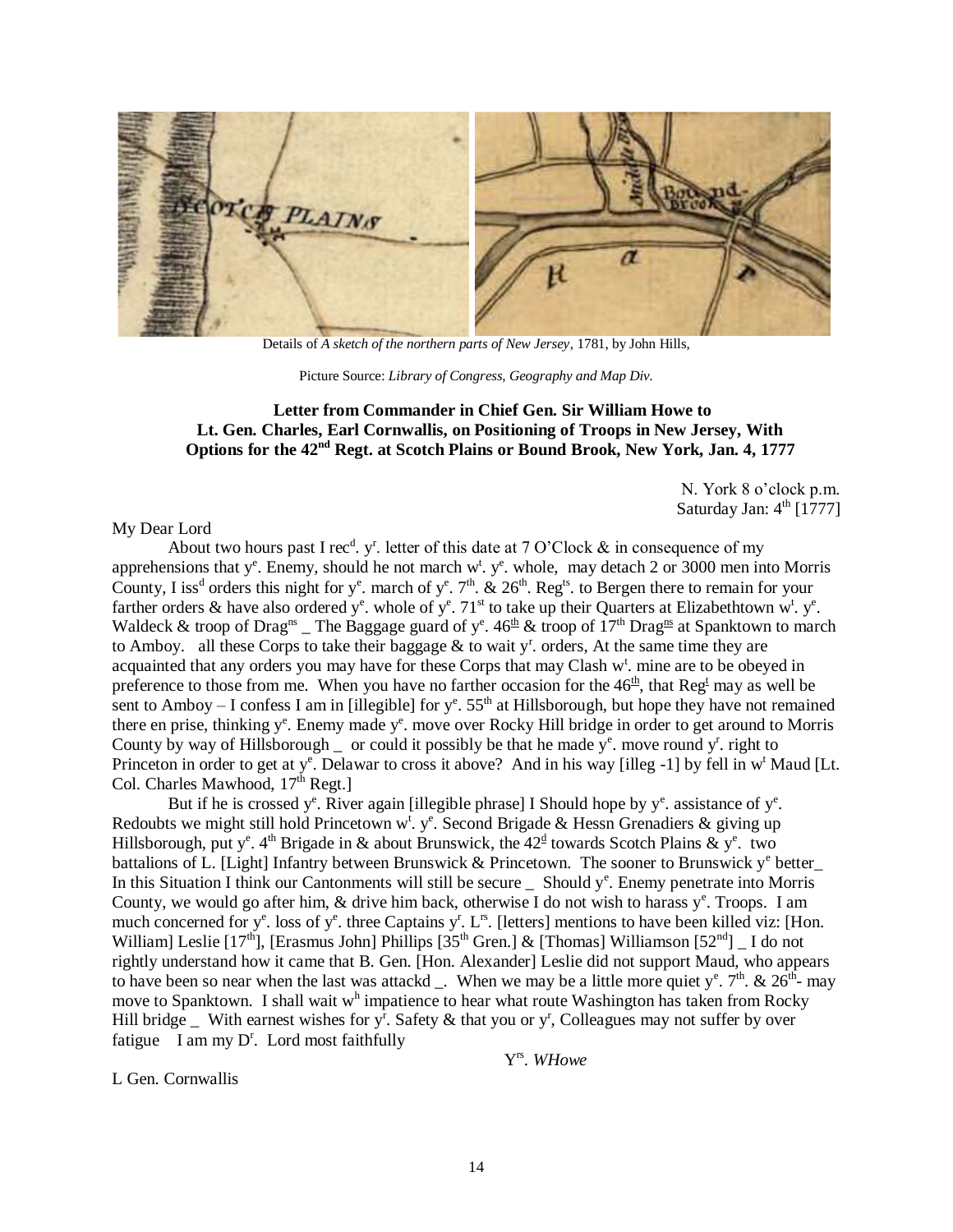The 42<sup>d</sup>. perhaps would be better placed towards Bound brook

Source: *James Grant Papers of Ballindalloch Castle*, Scotland; Library of Congress Microcopy, Reel 37, Army Career Series, Correspondence, January, 1777, p. 3. Transcribed by Todd Braisted. Bound Brook is about nine miles northwest of Brunswick on the Raritan River.

#### **Letter from Commander-in-Chief Gen. Sir William Howe to Lt. Gen. Charles, Earl Cornwallis, Regarding the Status of the Army in New Jersey, Jan. 5, 1777**

N. York Jan:  $5^{\text{th}}$ . Sunday Eleven o'clock A.M.

 $My D<sup>r</sup>$ . Lord

This morning at 4. I got y<sup>r</sup>. second letter of yesterdays date  $\Gamma$  I rather think y<sup>e</sup>. 46<sup>th</sup>. will be too much exposed at Spanktown & by their being at Amboy/as mentioned in my letter sent off to you last night/ that garrison will be sufficiently Strong to send Patroles part way to meet others from Elizabethtown & Brunswick with w<sup>h</sup>. I think we'll be y<sup>e</sup>, best means of preventing suprize  $\Delta$  at y<sup>e</sup>, same time if they are to be had, there cannot be too great a number of persons employed for intelligence from all  $y^r$ . posts  $\overline{\phantom{a}}$ 

I approve of y<sup>r</sup>. orders for y<sup>r</sup> troops to Elizabethtown & will send to Bergen for y<sup>e</sup>. removal of y<sup>e</sup>.  $7<sup>th</sup>$ . &  $26<sup>th</sup>$  from there, to go by way of New ark thither.

The post of Brunswick I think must not be given up – Tho from  $y^e$ . difficulty of  $y^e$ communications [illegible words] propose to keep Princetown\_ With respect to  $y^e$ . Strength of  $y^e$  post at Brunswick & y<sup>e</sup>. Landing, the river, having y<sup>e</sup>. possession of y<sup>e</sup>. bridges /w<sup>h</sup>. by y<sup>e</sup>. way must be <u>Secured</u>/ is rather a struggle &  $y^e$ . post, and you would bring  $y^e$ . whole force to operate on one side or other of  $y^e$ . bridge, without y<sup>e</sup>. Enemy being able to support a division of their troops on each side y<sup>e</sup>. river.

But it is clear to me, from their not attempting to attack you after having drove off  $y^e$ .  $4^h$ . brigade, or not remaining to wait your return at Princetown that they are still very unequal to any attack at Brunswick, & that River [illegible words] are only to harass or perhaps to attack Elizabethtown with present state of having only one batt<sup>n</sup>. in it  $\Gamma$  If they cross y<sup>e</sup>. Raritan & march towards you, I think you cannot fail of defeating them, but I would not have you quit Brunswick, unless you have a good prospect of catching them, not that I suppose they can subsist any time in strength in this County – Should they get forward notwithstanding to Morristown, you may in that case possibly get between them  $\&$  y<sup>e</sup>. Rariton, but I hardly think they will commit themselves in that [illegible] – They are too wary –

I could wish [Rebel Maj. Gen. Charles] Lee were kept near y<sup>e</sup>. bridge at Brunswick, rather than he should come here, but if you desire much to be rid of him, I must consent, at y<sup>e</sup>. same time I think we must be hard drove before we quit Brunswick \_ Yet how you will manage to covir a body of troops there I confess I am at a loss to say –

All y<sup>e</sup> Sledges in y<sup>e</sup>. country should be taken to Brunswick [illegible phrase] provisions & baggage in case a move against y<sup>e</sup>. Enemy may at any time be necessary after y<sup>e</sup>, snow has fallen, w<sup>h</sup>, we may shortly expect.

Cannot y<sup>r</sup>. Troops at Elizabethtown be supplied w<sup>t</sup> provisions from Amboy by water?

Mauds [Lt. Col. Charles Mahwood,  $17<sup>th</sup>$  Regt.] behavior shall not be forgot in my letters home by [Adm. Molyneux]  $L^d$ . Shuldham  $I$  shall hope to hear tomorrow morning that you have fixt Washington – I think his army must suffer exceedingly by this weather

> Adieu My D<sup>r</sup>. Lord Y<sup>rs</sup>. Entirly *WHowe*

#### L. G. Cornwallis

 $Comp<sup>ts</sup>$  to [Maj. Gen. James] Grant & [Brig. Gen. Sir William] Erskine and am sorry they have [illegible] Christmas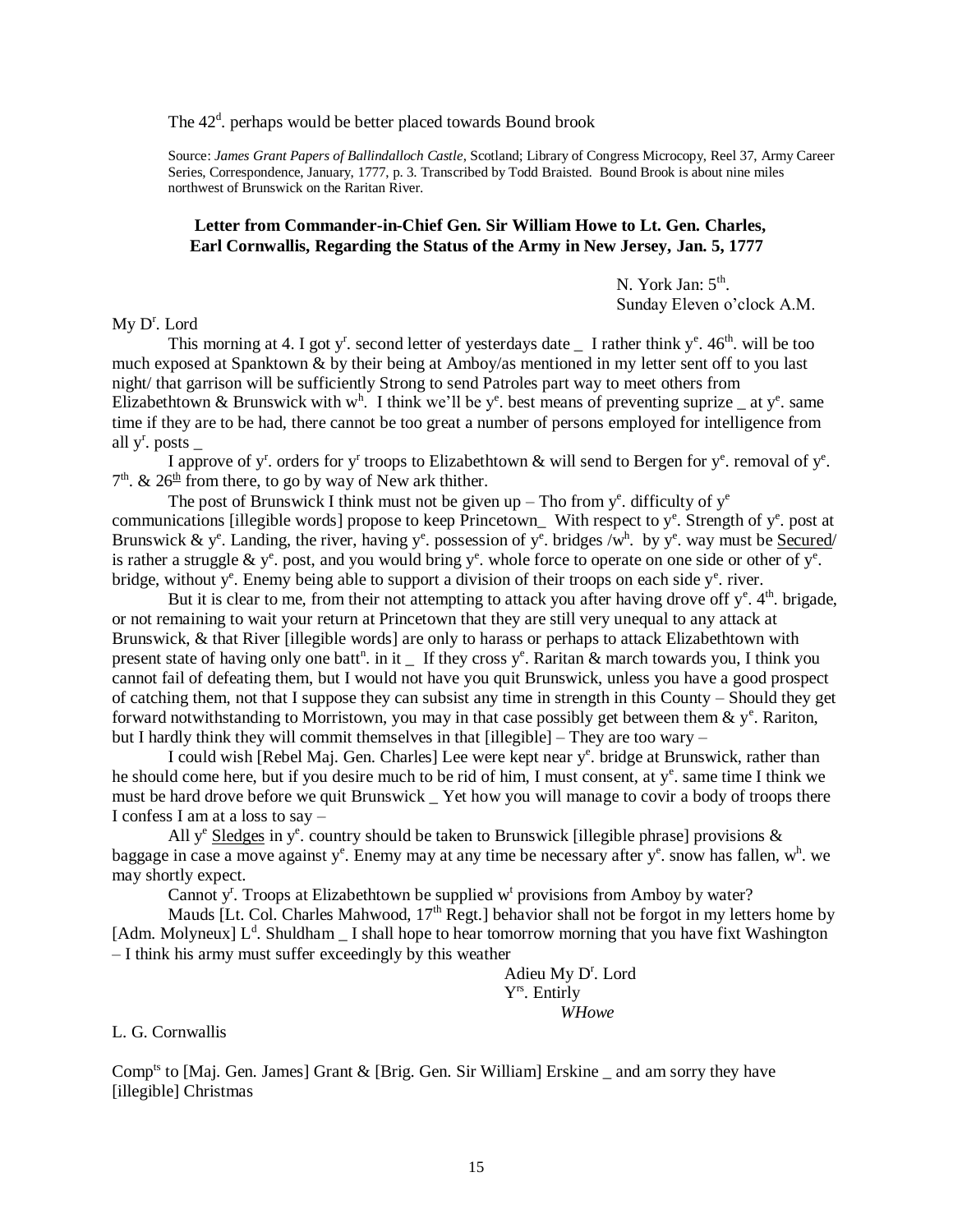I think we'll Supply the Eliz: town troops  $w^t$ . prov<sup>ns</sup>. From River –

Source: *James Grant Papers of Ballindalloch Castle, Scotland*; Library of Congress Microcopy, Reel 37, Army Career Series, Correspondence, Jan. 1777.

#### **Lt. Henry Stirke's Account of New Winter Quarters for the 1 st Lt. Infantry Battalion, Including the 42nd Lt. Inf. Co., Near Brunswick, New Jersey, Approx. Jan. 5, 1777**

...That unlucky affair of [Hessian] Colonel [Johann] Rall's at Trent-Town, happening soon after; caus'd a Gen<sup>1</sup> change of Quarters in the Jerseys, to the Whole army. The Light Infantry took post at the Bridge of Brunswick, about a mile above [upstream of] the Town; where we spent a very Disagreeable Winter, continually harrass'd in Observing the motions of the Enemy, collecting forage &c...

Source: "A British Officer's Revolutionary War Journal, 1776 – 1778," Ed. S. Sydney Bradford in *Maryland Historical Magazine*, Vol. 56, No. 2, Baltimore, June 1961, pp. 166 - 167.



Detail of Portrait of Maj. Gen. James Grant of Ballindalloch, circa 1770

Picture Source: Wikimedia Commons

#### **Letter from Commander-in-Chief Gen. Sir William Howe to New Jersey Commander Maj. Gen. James Grant, Mentioning the Position of the 42nd Regt., New York, Jan. 9, 1777**

N. York Jan: 9<sup>th</sup> 11 o'clock A.M.

#### Dear Sir

This morning I got y<sup>r</sup>. letter of yesterday\_It was much against y<sup>e</sup> grain y<sup>r</sup>. quitting Elizabethtown; But as  $y^e$  42<sup>d</sup> did not go [to Elizabethtown] with [Lt. Col. Thomas] Stirling as I took into my head they had, & as Washington was so superior in Cannon, none having been sent from Brunswick to that post as I supposed they had with  $y^e 42^{nd}$ , no time was to be lost in sending [Maj. Gen. John] Vaughan to Amboy.

By y<sup>e</sup> best information I can get, I do not find [Rebel Gen. George] Washington had more than 5000 men at Princetown & do not think with that number he could have forced Vaughan at Elizabethtown with 2500 men including  $y^e 42^{nd} \& 10$  Pieces of Cannon, when I am told Mau<sup>d</sup> [Lt. Col. Charles] Mawhood] would have beat him off had y<sup>e</sup> whole of his brigade behaved like y<sup>e</sup>  $17<sup>th</sup>...$ 

You say Washingtons army is trifling to y<sup>rs</sup>. when collected, but formidable when you are divided in Cantonments \_ No doubt \_ But Cantonments are only occupied when y<sup>e</sup> Enemys army is not collected, when it is, the Cantoned army must also collect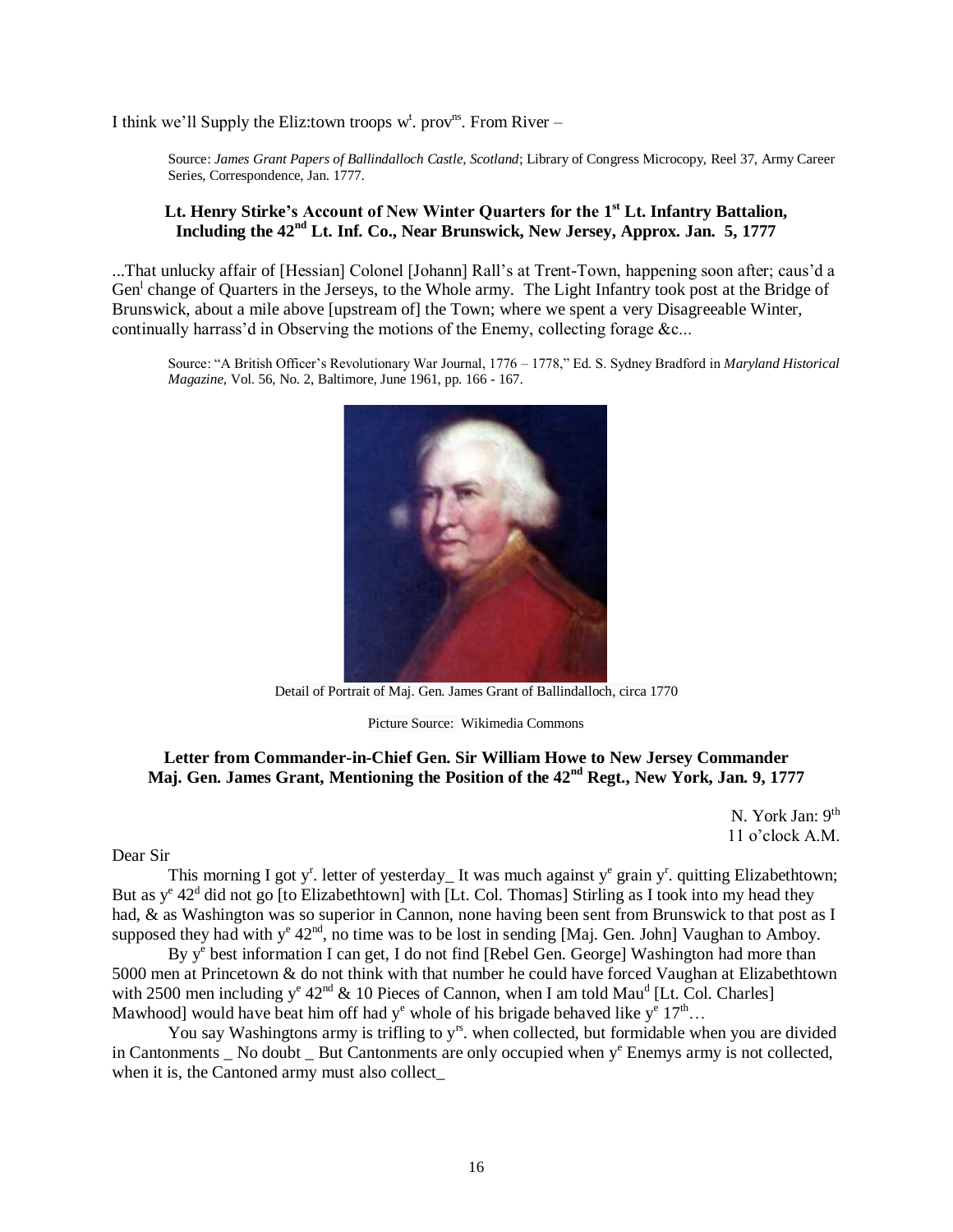But surely  $y^e$  force you have now at Brunswic is full sufficient to drive Washington to  $y^e$  D— $-1$ [Devil] if you could get at him An army you well know does not go into Cantonments to fight, but  $w^t$ intentions to be left quiet, & being no fortifyed Places here, we have no other resource until we can get to Philadelphia ht y<sup>e</sup> same time I think y<sup>e</sup> Enemy will be as much tired of a Winter Campaign as we can possibly be\_ I heartily agree with you in Washington's wretch'd behavior in not either following up his advantage over y<sup>e</sup> 4<sup>th</sup> Brigade or waiting to receive you at Princetown\_ It plainly indicates y<sup>e</sup> inability of his ever standing against us when we are in force  $\&$  what kind of figure would he make in  $y^e$  attack of a fort possibly occupied?

... With my best Comp<sup>ts</sup>. to y<sup>e</sup> amicable [Lt. Gen.] Earl [Cornwallis] & to [Brig. Gen.]  $S^r$ .  $Will<sup>m</sup>$ . [Erskine] I am my D<sup>r</sup>. Sir

Ever Y<sup>rs</sup>. *WHowe*

M.G. Grant

What is y<sup>r</sup>. opinion of [Col. Carl von] Donop's report which I sent to  $L<sup>d</sup>$ . Cornwallis yesterday? He does us much credit \_ and does not seem to have been alarmed himself.

> Source and Notes *: James Grant Papers of Ballindalloch Castle*, Scotland; Microfilm, Library of Congress, Reel 37, Correspondence, January, 1777 from *Battle of Princeton Mapping Project: Report of Military terrain Analysis and battle Narrative, Princeton, New Jersey,* by Robert A. Selig, Ph.D., Matthew Harris, and Wade P. Catts, RPA, Princeton Battlefield Society, West Chester (Pa.), 2010. The report of the death of Capt. John Luke was incorrect as Luke retired from the regiment in Apr. 1777. As discussed below in a letter dated Jan. 10, Lt. Col. Stirling was ordered to Elizabethtown to commend six battalions, but the command was instead given to Maj. Gen. Hon. John Vaughan, and Stirling proceeded to New York for business there. The 42nd Regt. as this time was at Piscataway, N. J.

|                 |             | BONHAM TOWN |  |
|-----------------|-------------|-------------|--|
|                 |             |             |  |
| RARITON LANDING | Tis cariawa |             |  |
|                 |             |             |  |
| BRUNGWICK       |             |             |  |
|                 |             |             |  |

Detail of *"A sketch of the northern parts of New Jersey"* by John Hill, 1781

Picture Source: Lib. of Congress, Geography and Map Div.

### **Excerpt of Letter from Lt. Col. Thomas Stirling, 42nd Regt., to his Brother, Sir William Stirling of Ardoch, Discussing Movement of the 42nd Regt. to Piscataway, New Jersey, Jan 3 - 10, 1777**

New York, Jan<sup>y</sup> 10<sup>th</sup> 1777

… [After Battle of Princeton] we were obliged to make a forced march to prevent Brunswick from falling into there hands [illegible], which would have been the case had the Rebels pursued their success, but they contented themselves with what they had done in Princeton and turned off to the left however this forced us to abandon Princeton and we now have nothing on north[south]side of Rariton